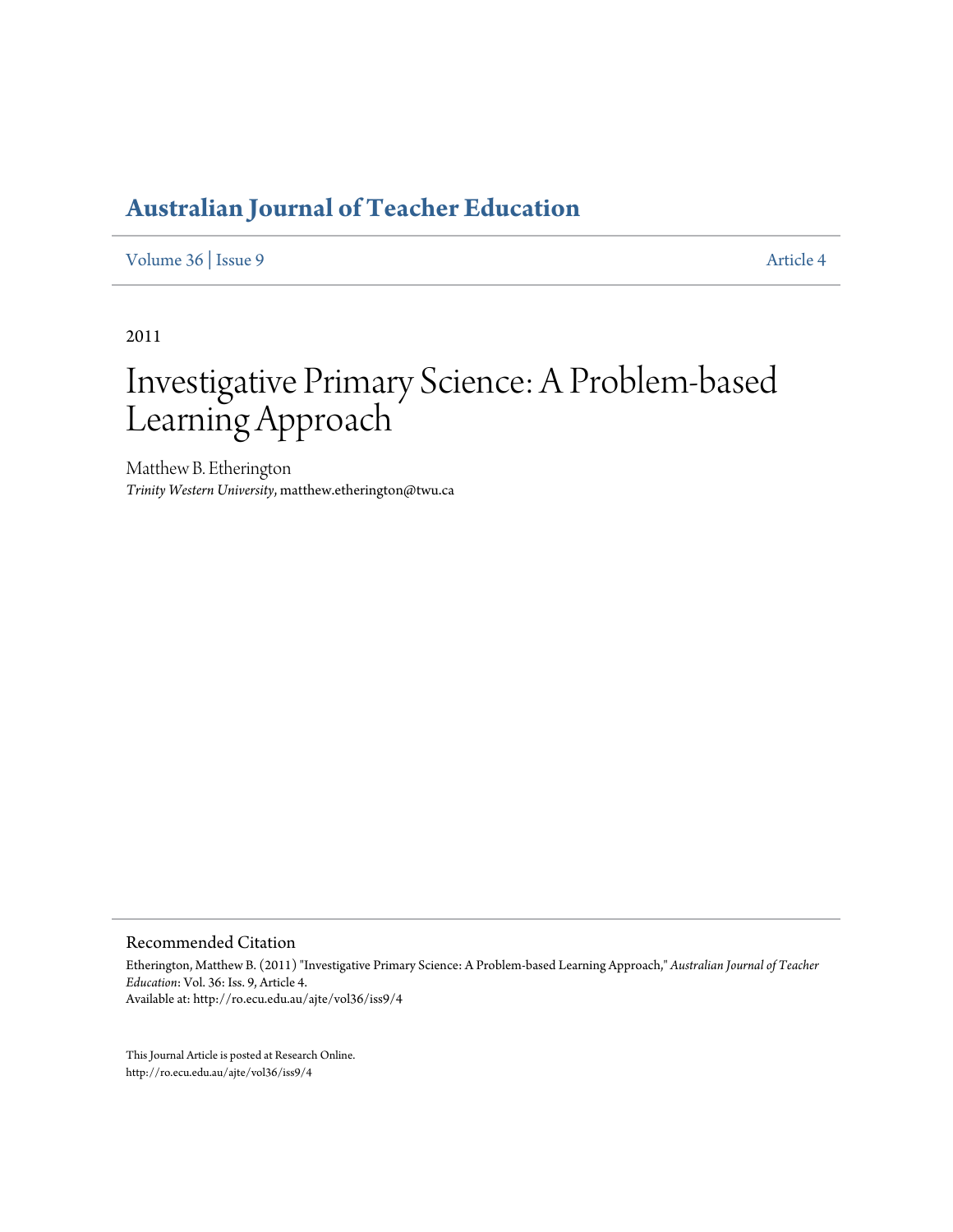# **Investigative Primary Science: A Problem-based Learning Approach**

Matthew Etherington Trinity Western University British Columbia, Canada

*Abstract: This study reports on the success of using a problem-based learning approach (PBL) as a pedagogical mode of learning open inquiry science within a traditional four-year undergraduate elementary teacher education program. In 2010, a problem-based learning approach to teaching primary science replaced the traditional content driven syllabus. During the 13 week semester, a cohort of 150 elementary preservice teachers embarked on a Design and Make project to solve an individually chosen real world problem. Over one week, the pre-service teachers used a problem based mode of learning in conjunction with an open scientific inquiry to showcase individual working models (prototypes) in a public science museum to schools, interested stakeholders and the general public. The PBL mode of teaching science was well suited to the recommended New South Wales Science and Technology K-6 Syllabus Design and Make learning process. The PBL course had a positive impact on the pre-service teachers' motivation to teach science ideas within a real world context. This article reports on the PBL science program and offers recommendations to future instructors of undergraduate science education who may include PBL as a part of their science curriculum.* 

#### **Introduction**

Problem-based learning (PBL) deserves a more prominent place in undergraduate elementary science education for pre-service teachers because the process empowers students and educators to assume responsibility for directing learning, defining and analyzing problems and constructing solutions. Having students work on solutions to problems encountered by stakeholders provides all parties involved in the process with a framework for extending learning opportunities. Problem-based learning guides learners to useful facts and concepts that would not otherwise have been encountered. Finally, problem-based learning helps cultivate strategic learners and problem solvers who can work with the local community as innovators and embracers of productive, progressive education.

This article reports on the first attempt of an undergraduate teacher education program to incorporate at a problem-based learning (PBL) mode of teaching at an Australian university. A necessary condition of implementing a PBL mode of learning in science is to have course instructors work together to facilitate rich classroom discussion that maintains rigorous critical inquiry and analysis. This is different to the traditional way of learning science, which often resembles *cookbook* procedures (Hackling, 2005), where students passively follow an established line of inquiry that does not promote nor require problem-solving cognitive skills (Ronis, 2008;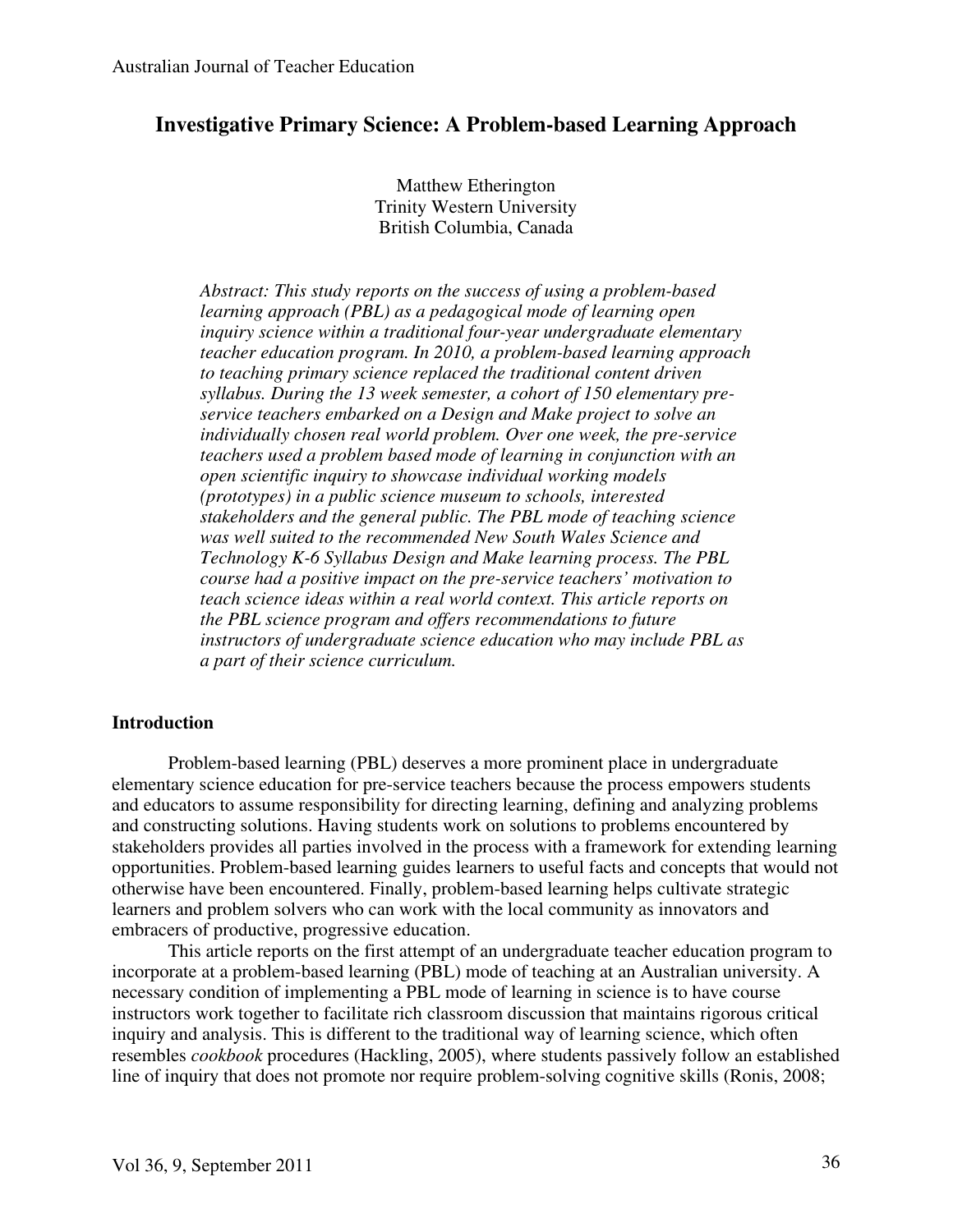Zoller, 1993). In order to do this well, Evensen and Hmelo recommends that instructors of PBL courses must become learners as well as cognitive coaches (2000).

The problem-based learning process was integrated into EDUC 3726, a compulsory third year 300 level course for undergraduate primary school teachers. The course comprises a total of 39 class hours over 13 weeks, and is available for approximately 150 undergraduates in the second half of every academic year.

Each class had to begin with a Socratic dialogue using *what if* questions and draw on the pre-service teachers' prior knowledge of science ideas to highlight what they knew, what they needed to know and how they might find the missing information. This three step approach to using PBL within a science course was integral to providing a simple, clear and easy to remember structure for the pre-service teachers that would be referred to in every class and at every stage throughout the entire program. The three step method helped students utilize the open-inquiry approach to science that is especially advantageous at the undergraduate level, as it helps learners apply their knowledge and understandings to real-world situations (Ketpichainarong, Paijpan, & Ruenwongsa, 2010). The modest three step approach is shown in Figure 1:

-------------------------------------------- What do we know (about this problem)? What do we need to know? How can we find it out (what are the scientific ideas)? --------------------------------------------

**Figure 1: The PBL Approach to Open-inquiry in Science** 

# **Description of PBL and Scientific Inquiry**

Problem-based learning is a student-centered method of teaching that involves learning through solving unclear but genuine problems. It is a constructivist, student-focused approach that promotes reflection, skills in communication and collaboration, and it requires reflection from multiple perspectives (Yelland, Cope, & Kalantzis, 2008). Students are confronted with real-life scenarios or a problem that requires a solution. The problem is often ill defined and *messy*, so there is no clear path or procedure to follow. Students analyze the problem and the context and apply deductive and inductive processes to understand the problem and find a possible solution or solutions. They use *a priori* and *post priori* knowledge to reason intellectually and are active learners in collaboration with others in small groups (Carroll, Clark, Kane, Sutherland, & Preston, 2009). Learners are required to utilize, wherever possible, the expertise of specialists and community members. The teacher's role is that of facilitator or architect.

The scientific method of inquiry is also a process of investigation. It is not necessarily a linear process, but it is a process. It can start with an observation and a question, after talking with others or after a personal experience. Figure 2 and Figure 3 shows the similarities and differences of the PBL mode of learning with the scientific method of inquiry, as it was used in this study.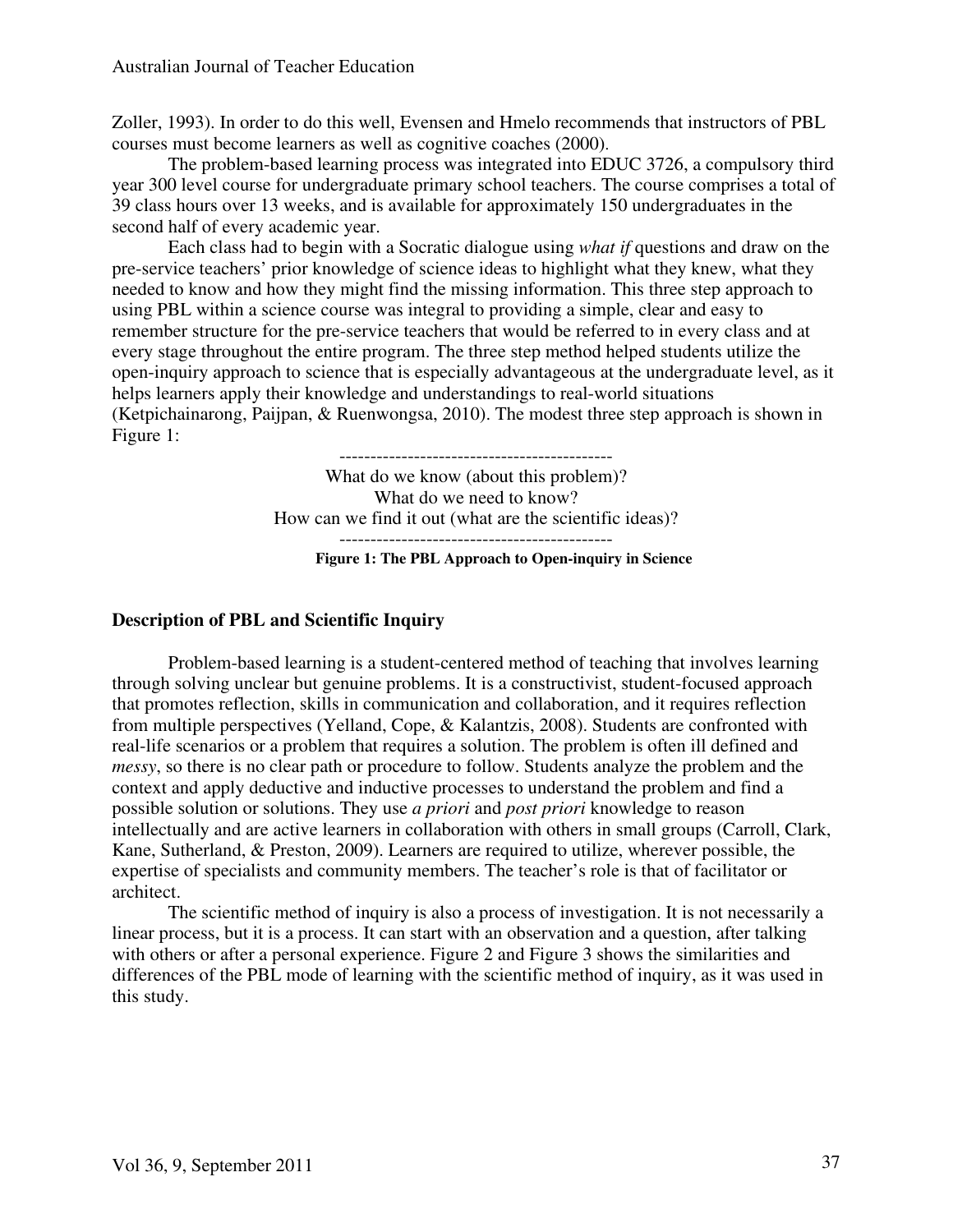

**Figure 2: The PBL Mode of Research Conducted** 



**Figure 3: The Scientific Method of Inquiry** 

The problem-based mode of learning and the scientific method of inquiry share a similar structure of open-ended inquiry, question asking, appeal to prior knowledge, research, hypothesis testing, analysis and reporting the result(s) and/or solution(s). This means that the PBL and the scientific method of inquiry are well-matched approaches to adopt for an open-ended inquiry science program.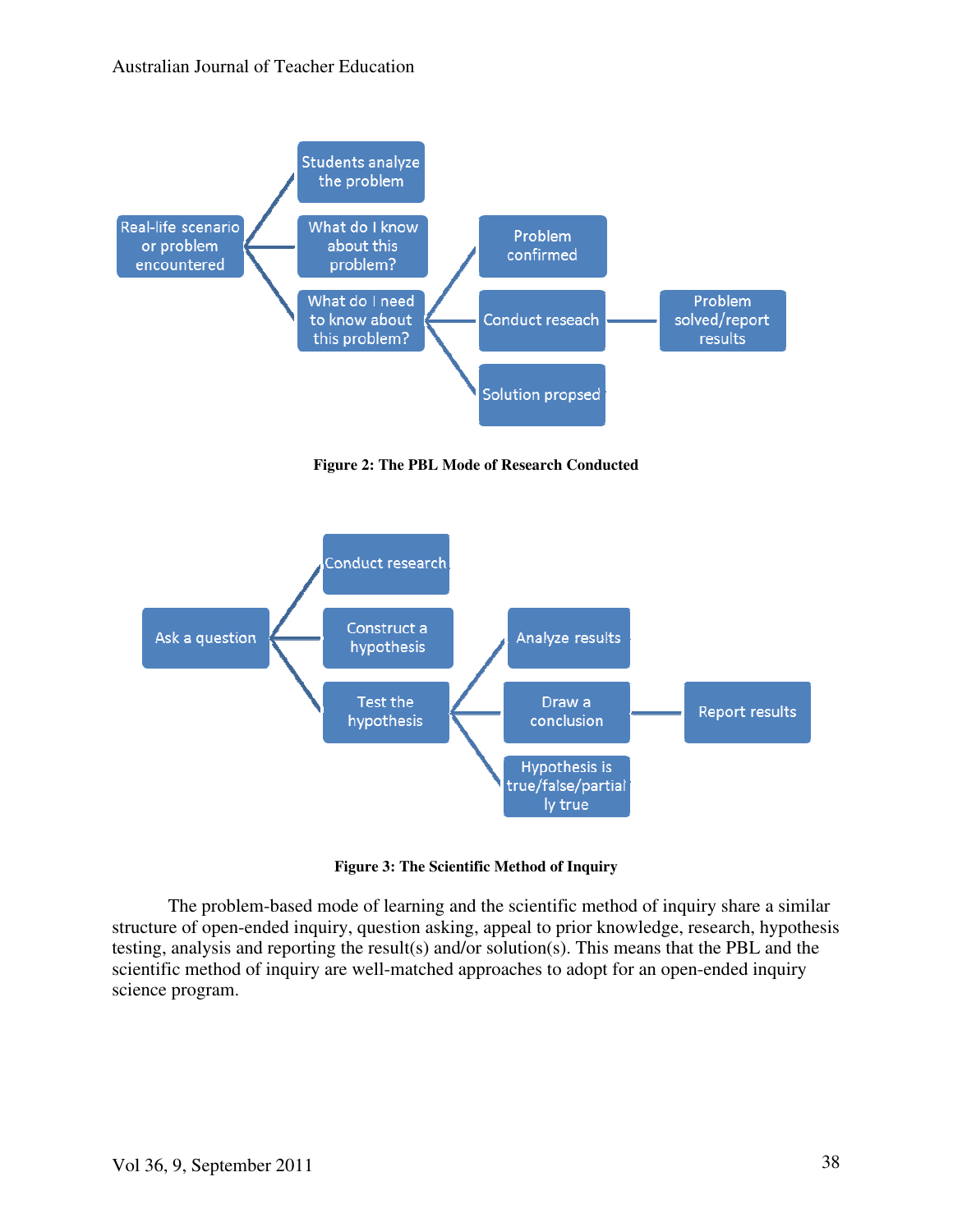#### **Literature Review**

What was the rationale for designing a science course for pre-service teachers that drew heavily on the problem-based mode of learning? The course coordinator believed that the preservice teachers in the ED 3726 course did not necessarily display the same enthusiasm for problem-solving as that expressed by their instructors and much of the learning in the science course was focused on conceptual and factual knowledge. This was particularly true in the teaching and learning content of ED 3726. It was felt that they needed to take a different approach.

Llewellyn (2005) argues that most of the science conducted in schools is of the traditional *cookbook* variety where students passively follow a procedure that resembles a ready-made recipe. As a consequence, the traditional surface approach to learning science has paid little attention to the application of scientific concepts (Selcuk, 2010). Holbrook (2005) notes that the traditional approach to teaching science is more often evident in particular branches of science, such as chemistry laboratory investigations, despite the fact that research indicates that science is unpopular and irrelevant in the eyes of students (Krajcik, Mamlok, & Hug, 2001; Osborne & Collins, 2001). The traditional teaching of science also does not promote higher order cognitive skills (Anderson, Anderson, Varanka-Martin, Romagnano, Bielenberg, Flory, Miera, & Whitworth, 1992; Hackling, 2005; Ronis, 2008; Zoller, 1993). This has led to gaps between students' and teachers' expectations of science (Sahin & Yorek, 2009; Kain, 2003; Yager & Weld, 2000). Students become passive followers of teachers' instructions and worksheets on structured practical exercises, and have found it difficult to be autonomous decision makers (Hackling, 2005). It appears that the pedagogy of science is not changing, because teachers are afraid of the classroom management involved and the facilitation of critical discussion and need guidance (Ngeow & Kong, 2001; Goodnough, 2003).

One way to implement change is to better reflect the demands of 21st century scientific investigation, and this is made possible by using a mode of open-inquiry called problem-based learning (PBL). This is a method of inquiry that requires learners to be real-life problem solvers, involved in real-world open-ended problem solving. To deal with the issues of control while using an open-ended process of scientific inquiry, the following levels of inquiry were utilized by the pre-service teachers taking this ED 3726 course. Table 1 illustrates the different levels of openness of inquiry in laboratory activities:

| Level          | <b>Problem</b> | Equipment   | <b>Procedure</b> | <b>Answer</b> | <b>Common name</b>    |
|----------------|----------------|-------------|------------------|---------------|-----------------------|
| $\Omega$       | Given          | Given       | Given            | Given         | <b>Verification</b>   |
| 1              | Given          | Given       | Given            | Open          | <b>Guided inquiry</b> |
| 2a             | Given          | Given       | <b>Open</b>      | Open          | Open guided inquiry   |
| 2 <sub>b</sub> | Given          | Open        | Open,            | Open          | Open guided inquiry   |
| 3              | Open           | <b>Open</b> | <b>Open</b>      | Open          | Open inquiry          |

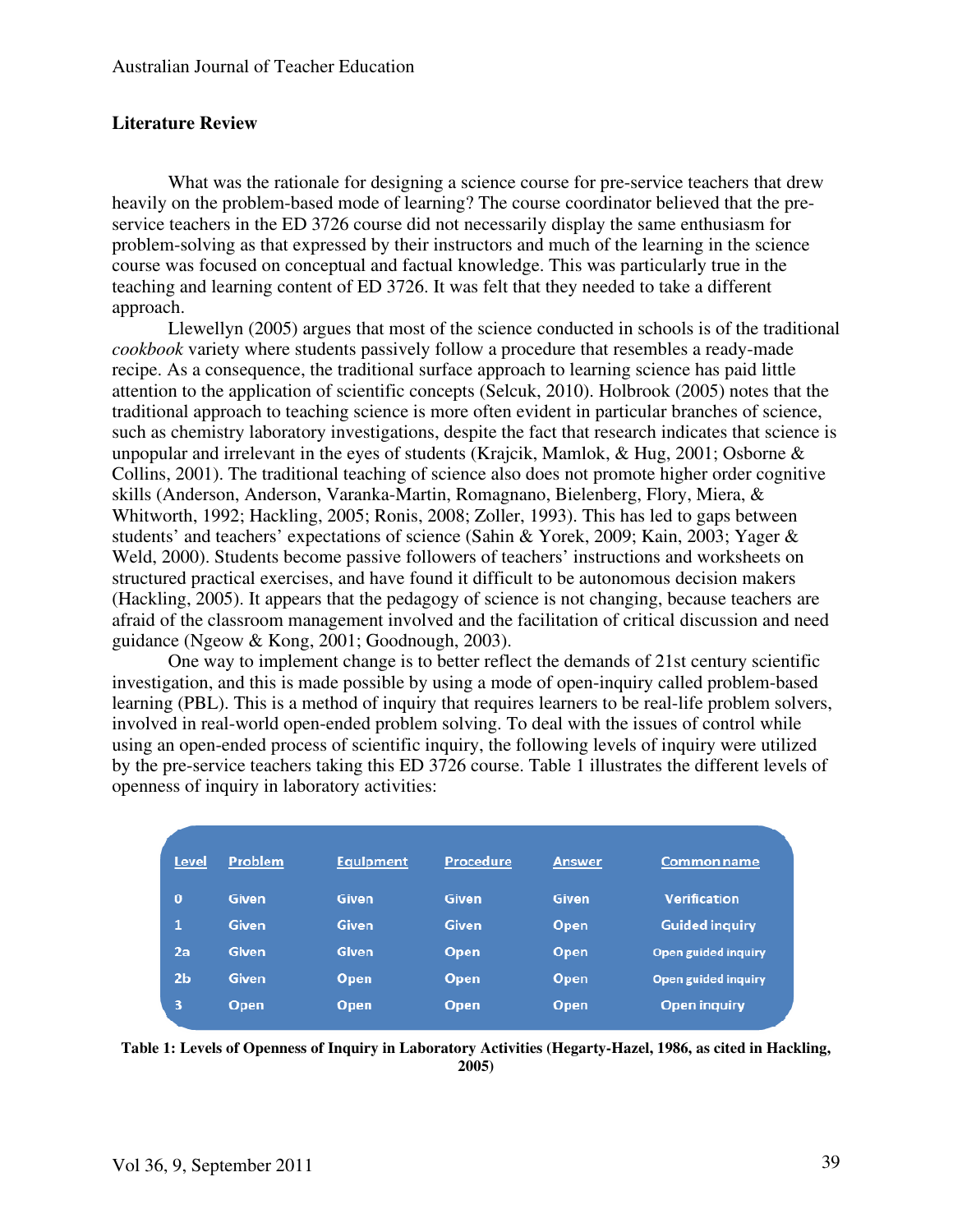In this study, the PBL mode of learning science drew on the Level 3 of openness of inquiry, as the Level 3 of openness of inquiry was most appropriate for the science course. Research suggests that when the problem, equipment, procedure and answer are open, the implementation of problem-based active learning in science education positively affects students' academic achievement, conceptual development and attitudes towards a science course (Tandogan & Orhan, 2007). It is also a brain-compatible methodology meaning that the teacher alternates between different methods of presentations, combining different intelligences and providing numerous hands-on experiences and activities (Ronis, 2008). This has a positive focus on the interplay of science, technology and society, particularly when this involves relevant, authentic and current controversial local issues, public policy-making concerns and global problems (Graber, 2002; Eilks, 2000; Eilks, Marks, & Feierabend, 2008; Marks & Eilks, 2009). It is a realistic approach to the scientific investigation of highly complex and chaotic systems (human and nature) where certain patterns lie and are open to discovery (Kellert, 1993; Wheatley, 1999; Trygestad, 1997). The Level 3 of openness of inquiry requires students to adopt active learning strategies and become more self-directed in their learning (Ngeow & Kong, 2001). It also promotes scientific proficiency and literacy, particularly when dealing with scientific concepts, the nature of science and the relationships between science and technology (Duch, 1995). This approach provides opportunities to connect theory to practice (Schwartz, Barnsford, & Sears, 2005) and deals successfully with types of reasoning and affective actions, such as Bloom's taxonomy of cognitive levels and affective levels (Liu, 2009). Level 3 of openness of inquiry encourages students to take a deep approach to learning and increases their interest, a component of attitude (Selcuk, 2010). Finally, Level 3 openness of inquiry exposes the error in seeing science education as unproblematic, universal, value free and a one-way flow of objective information from the knowledgeable to the less knowledgeable (Roberts, 2007). It is for these reasons that Level 3 openness of inquiry was assimilated into the 13 week PBL science and technology course for undergraduate pre-service teachers. In fact, there is a substantial move to increase problem solving in all school curricula. Well over 10 years ago, the National Academy of Sciences (1997, par.10) recognized the following:

The standards [K-12 curriculum] point toward a kind of teaching different from that common in many K-12 classrooms today. The teacher serves as a coach for the development of skills, such as the ability to engage in problem-solving and inquiry. The students engage in collaborative learning that includes the synthesis and integration of different types of data and analysis, and communicating the results. The benefit of learning skills as opposed to only learning knowledge—learning *how* as opposed to learning *that*—is best exemplified in sports and music. It is difficult to imagine teaching basketball or piano-playing by lecture alone, and it should be just as difficult in the case of science and mathematics.

Regrettably, there is marginal evidence of learning *how* in the traditional ED 3726 undergraduate science course presently available for teachers. Yet research on the benefits of using the open-inquiry method of learning science provides a convincing case for learning *how*  (Hackling, 2005). To be highly engaged in the learning and teaching of science as a mode of learning, PBL provides a much needed alternative experience for learning to teach primary science. By solving authentic problems, learners become more accountable for their learning and are able to connect theory to practice (see Schwartz, Bansford, & Sears, 2005). They become reflective practitioners (see Schon, 1987) who are required to dialogue in different contexts. This is important because studies of teacher education show that theoretical learning and its practical application are often disconnected from the realities of a teachers' work (Hoban, 2005). In spite of the fact that the PBL method has proved beneficial for improving students' conceptual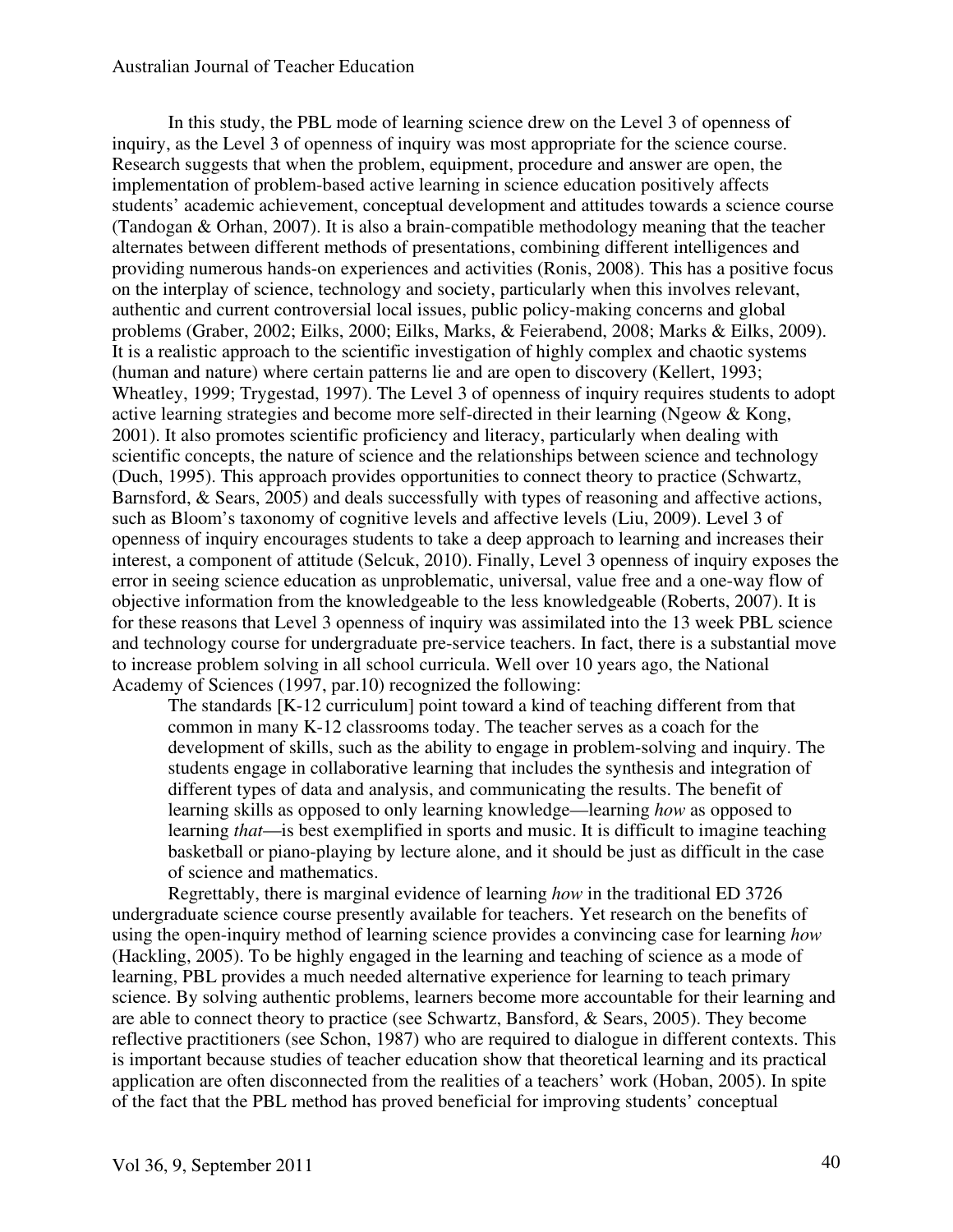learning, knowledge, skills and values in science, as far as it is known, it has not been used throughout the pre-service teachers' pre-service education in science. It is for this reason that the PBL course referred to in this article was built on the current recommendations that PBL be integrated into teacher education. The instructors hope to make a contribution to the gap in the literature concerning the trials and tribulations of those who have trialed PBL within an undergraduate science course for elementary teacher education students.

# **Description of the PBL Science Course Project**

The PBL science course was engineered by the course coordinator to be a public demonstration of scientific investigations. The pre-service teachers were required to have a working knowledge of the scientific concepts that could explain the rationale for a working prototype. The weekly, one-hour mass lectures proved to be an important venue for delivering varied examples of how to use the PBL mode of learning (see figure 2) and a scientific model (see figure 3). The two-hour tutorials provided learners with weekly on-going discussion and sharing. Most importantly, the PBL course proved to be advantageous for using scientific discourse in combination with scientific investigations.

The prescribed learning outcome for the ED 3726 science course included the following: "Students must develop the ability to conduct science investigations using prior knowledge and experiences, along with treating science investigations as problem solving." Two of the prescribed New South Wales state curricula outcomes for the elementary science course encompassed those set by the *Board of Studies, New South Wales Science and Technology K-6 Syllabus and Support Document* (1991). These outcomes are as follows: 1) "teachers are to engage their school students in the process of investigating, the process of designing and making and the use of technology" (p.23); and 2): "teachers are to engage school students in the process of designing and making which requires learners to use resources to assemble or construct products, systems or environments which may result in a model and may extend to small scale mass production" (p.23).

A third prescribed outcome is taken from the New South Wales Institute of Teachers (2010). According to the *Professional Teaching Standards: Element 3: 3.4.1*, teachers should "use high-level practical and theoretical knowledge to establish challenging learning goals to inform teaching and learning programs for all students" (p.3).

A fourth and fifth prescribed learning outcomes derive from the ED3726 Science and Technology 2 course itself. The fourth outcome requires trainee teachers to "demonstrate the capacity to work effectively with external professionals, and community-based personnel to enhance student learning opportunities in science." The fifth outcome encourages teachers to "develop strategies and resources for addressing specific needs in assessment and evaluation techniques, suitable for Science and Technology."

Taken together, these five prescribed learning outcomes provide the framework for a natural inclusion of PBL as a mode of teaching science in combination with an open scientific inquiry approach that ensures pre-service teachers are involved in ongoing scientific investigation and scientific reflection. By scientific reflection we mean analytic observations, both qualitative and quantitative, and the synthesis of findings. The outcomes drive the scientific processes that are contingent on finding a solution to a real-life authentic problem using scientific principles.

The idea of using PBL as a mode of learning in a third-year undergraduate science course for elementary teachers came about because PBL requires learners to be involved in authentic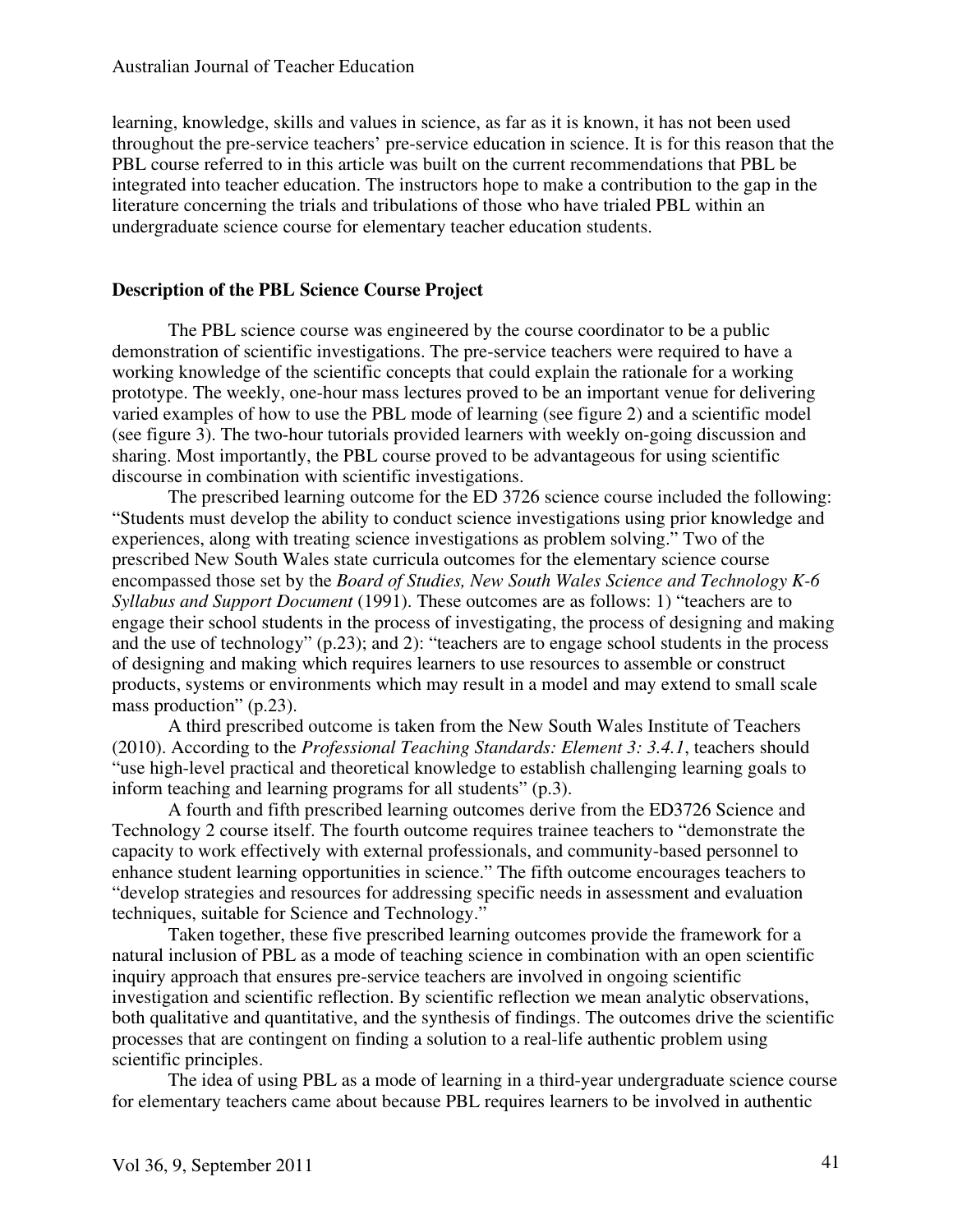practices. Students must diagnose a problem in the same situation as an expert would, such as by interviewing and offering solutions to key players. The course coordinator wanted the preservice teachers to address real-world issues and then make their discoveries and results public to key players in the local community. This was a first for teacher education at the university. The PBL approach for solving real-world problems was advantageous for science education in particular and teacher education in general. Opening university *doors* to the critique of school teachers, school children, the public and professional stakeholders made the course content more accountable and transparent. We believe this is a breakthrough for moving from the traditional content-driven course curriculum to a more transparent, pragmatic curriculum that is open to public scrutiny.

The desired outcomes of the *NSW Board of Studies, K-6 Science and Technology Syllabus* (1991) include the process of investigating, the process of designing and making and the use of technology. This requires learners to use resources to assemble or construct products, systems or environments. The syllabus suggests that a model may result in and could extend to small scale mass production.

The pre-service teachers were instructed to design innovations that could be made from inexpensive materials and be presented as a working demonstration. The invention was to display exhibit reliability and attempt to solve an ill-structured problem using scientific principles. The prototypes were individually designed and constructed by the pre-service teachers with the knowledge and understanding that they were to *go public* with their invention at a science fair and at the local science museum. The pre-service teachers understood that their inventions could include everything from domestic appliances to products for the workplace, from leisure and rural- to urban-based ideas. The pre-service teachers were informed that they were to be fully informed about the scientific principles and procedures that gave support to their inventions. They should be more than just prepared to answer challenging questions from interested stakeholders.

One of the outcomes of the *NSW Board of Studies, K-6 Science and Technology Syllabus* requires that teachers investigate small-scale mass production. However, the pre-service teachers were also exposed to information that was not a necessary part of the science curriculum. For example, in the first class, the pre-service teachers and instructors discovered information relating to a patent that can be granted to an inventor if an invention is "new" (i.e., how the invention works is not already public knowledge). This means that if a demonstration of the invention is given in public before steps are taken to register the patent, the inventor would not be able to obtain a valid patent. This led to a series of further inquiries encouraged by the preservice teachers themselves. The pre-service teachers investigated the mechanism for protecting an inventor's intellectual property, and David—the pre-service teacher who designed alphanumeric recognition letters to solve literacy and numeracy problems for children—began the process of applying for a patent before presenting his working prototype in public at the museum.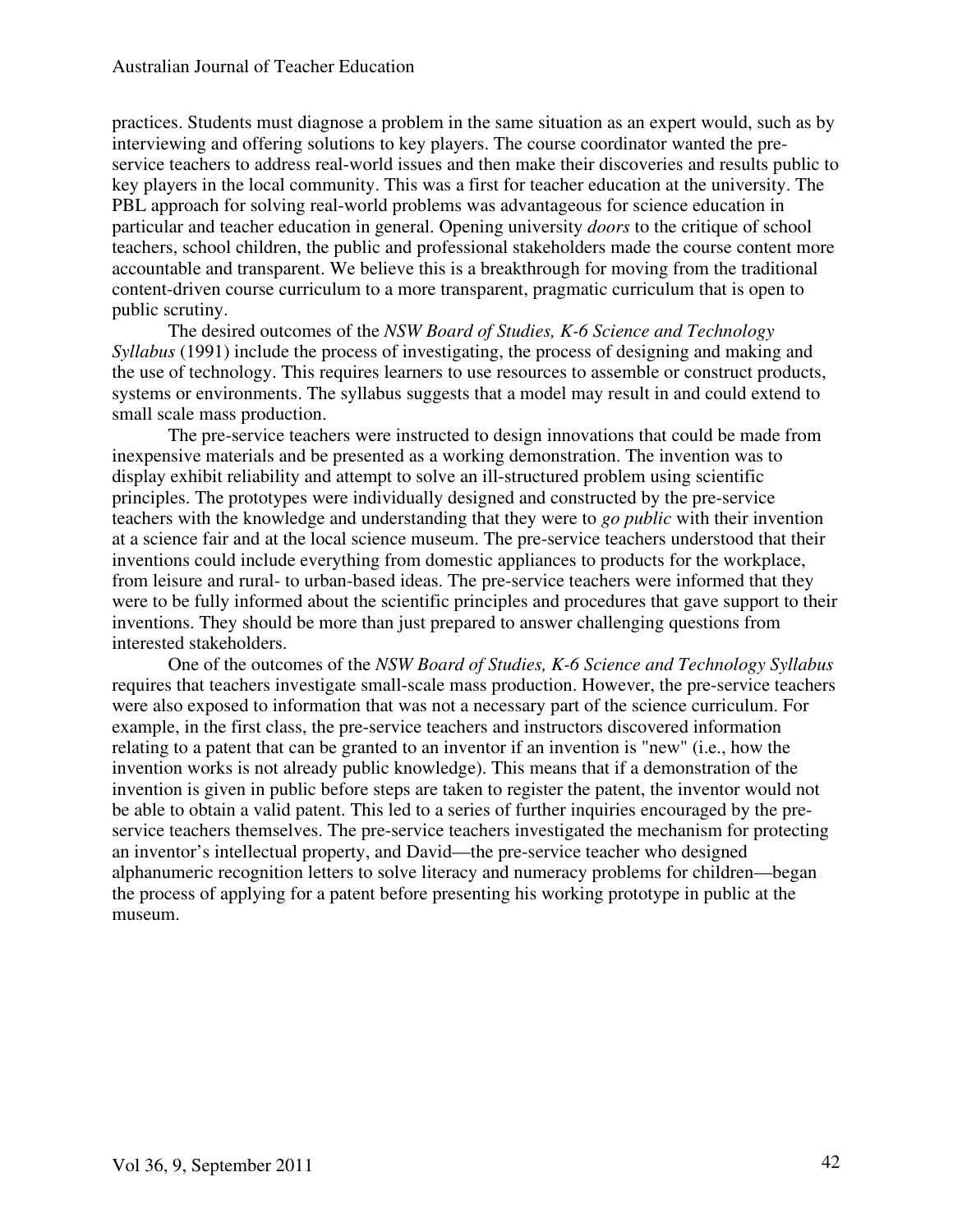# **The Application of PBL**

Science investigations and PBL use similar methods and skills for problem solving. Drawing on the suggestions by Wetzel (2008), we decided to revise our former program by using some of the strategies used for conducting science investigations. To engage directly with science ideas, the weekly PBL tutorials focused on teaching the following science skills and drew heavily on the following Wetzel recommendations:

•Ask Questions—Have students reflect on prior knowledge and experiences to develop their questions as they analyze the problem at hand.

•Propose Hypothesis—Develop a hypothesis based on the results of answers to questions and prior knowledge and experiences.

•Isolate and Control Variables—Design a fair test. Work with one independent and one dependent variable at a time to avoid confusion and erroneous data. Make sure students identify variables that do not change throughout the investigation. Control variables.

•Keep Records—Accurately record answers to questions for comparison with collected data. •Reason by Analogy—Compare with findings from similar investigations.

•Model—Use diagrams, concept maps, graphs, pictures, physical models and other means to explain an investigation's findings.

Science is about doing, so the PBL approach to teaching science requires students and teachers to be inquisitive and autonomous learners. This works well with students, as young people are naturally active, curious and exploring. As Goodrum, Hackling and Rennie (2001) maintain, primary students enjoy science when it is student-centered, active and focused on investigation. The instructors of this course believed that to make learning science truly studentcentered, relating it to real-life problems and possible solutions, they needed to design a science course that would prepare these future teachers to think critically, identify and use appropriate resources and be creativity. It was precisely because problem-based learning could be all these things that we decided to adopt it as the main method of teaching and learning science.

# **The Assessment Rubric**

Although PBL addresses messy, ill-structured problems, the assessment was designed to identify a student's areas of achievement and weakness. For clarity and structure, it was important to provide the students with a generic scoring rubric adapted to meet the different learning aspects of PBL. The purpose of the scoring rubric was to act as both a self-assessment and peer-assessment so that the pre-service teachers could monitor and evaluate their performance and self-regulate both their own learning and that of their colleagues. This was a working, 13-week course prototype solving a real-world problem and presenting the solution to a public audience. This was also to be assessment *as* learning, because it occurred during and at the end of each unit of work. To make this most effective, we used the five point PBL rubric recommended by Ronis (2008) for the assessment. This allowed for both self-and peerassessment as well as instructor assessment at the end of the unit of work as a summative assessment. The rubric is shown in Table 2: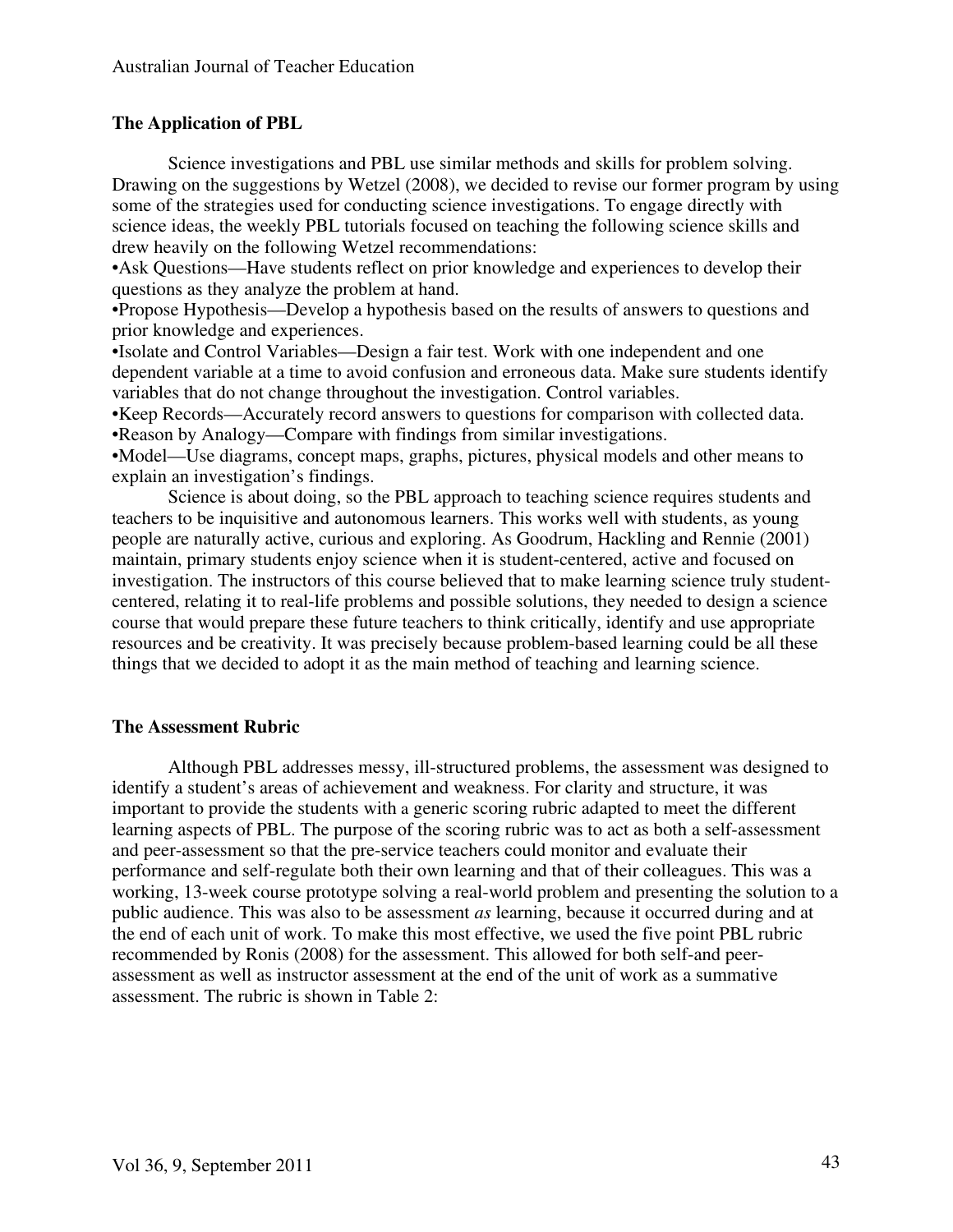| Criteria         |                                    | Novice $= 1$                                                      | $Basic = 2$                                                     | Proficient = $3$                                                  | $Advanced = 4$                                                                        |
|------------------|------------------------------------|-------------------------------------------------------------------|-----------------------------------------------------------------|-------------------------------------------------------------------|---------------------------------------------------------------------------------------|
| 1.               | <b>Research</b><br>quality         | <b>Numerous</b><br>inaccuracies,<br>with little or<br>any detail. | Inconsistent<br>accuracy, but<br>some level of<br>detail.       | Accurate and<br>competent, with<br>relevant detail.               | Highly accurate<br>and<br>sophisticated,<br>with explicit<br>detail.                  |
| 2.               | <b>Strategies used</b>             | At least one<br>acceptable<br>strategy<br>attempted.              | At least one<br>acceptable<br>strategy<br>correctly<br>applied. | Several high-<br>quality<br>strategies<br>applied.                | Numerous<br>complex and<br>sophisticated<br>strategies<br>applied.                    |
| 3.               | <b>Organization of</b><br>research | Confusing and<br>clumsy<br>organization.                          | Simple but<br>acceptable<br>organization.                       | Reflective<br>organization<br>demonstrates<br>solid planning.     | Intuitive<br>organization<br>displays<br>complex and<br>perceptive<br>thinking.       |
| $\overline{4}$ . | <b>Communication</b>               | Ineffective and<br>vague.                                         | Superficial<br>quality. May<br>lead to some<br>confusion.       | Competent and<br>effective<br>communication.                      | Precise and<br>nuanced<br>communication<br>shows high<br>level of<br>sophistication.  |
| 5.               | Comprehension                      | Little, if any,<br>understanding<br>demonstrated.                 | Limited,<br>superficial<br>understanding<br>demonstrated.       | Demonstrations<br>of accurate and<br>thoughtful<br>understanding. | <b>Numerous</b><br>demonstrations<br>of profound and<br>perceptive<br>understandings. |

**Table 2: Problem-Based Learning Evaluation Rubric**

Source: Ronis, D. L. (2008). *Problem-based learning for math and science: Integrating inquiry and the Internet*. California: Corwin Press.

The scoring rubric provided a measure for both the course instructors and the pre-service teachers. The pre-service teachers used the rubric for on-going self-assessment during the 13 week course and the identical rubric was used by the instructors at the end of the course as a summative assessment. The peer assessment occurred during class time, with every pre-service teacher giving a brief 10 minute individual presentation two weeks before the first public presentation. Each class member scored the presenters based on the five point criteria. The identical rubric was used by the instructors at the completion of the course, with each presenter giving one final presentation to the class. This meant that all the pre-service teachers gave a total of three presentations during the 13 week course. The assessment included a culmination of three scores gained from three assessments: one self-assessment, one peer-assessment and one instructor-assessment.

# **PBL Pilot Prototype Results**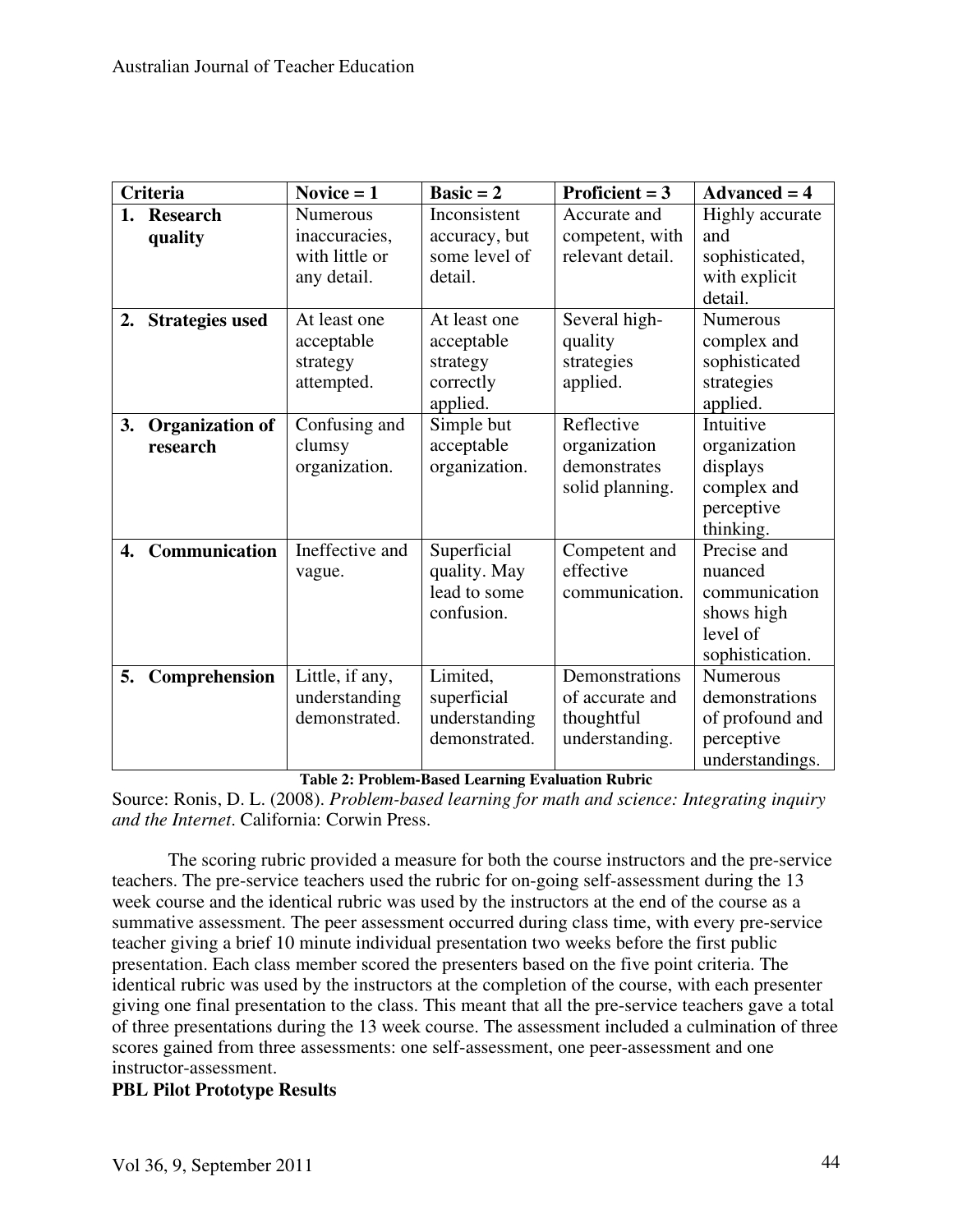A curriculum requirement for the Bachelor of Education degree is successful completion of the undergraduate course ED 3726 Science and Technology 2. There were 150 third-year preservice teachers enrolled in ED 3726 when we embarked on this PBL pilot. We familiarized the students with the revised 13 week science and technology strand Design and Make. The Design and Make strand is one of the core learning processes found in the *Board of Studies, Science and Technology K-6 Syllabus* (1991). This learning process requires teachers to "identify [student] needs and propose practical means by which these needs can be addressed" (p. 36).

The pre-service teachers were instructed that this science course would require them to individually solve a real-world, ill-structured problem using a mode of learning called Problembased learning (PBL). This mode of learning science would include an emphasis on the process of "design and make," with each individual ultimately constructing a working prototype to resolve a personal, local or global problem. The PBL prototype would advance over 13 weeks and, by way of the scientific method of open-inquiry (see Figure 1), result in a public showcasing of the pre-service teachers' scientific prototype inventions at two public venues.

First, the university would provide a platform to host a science fair where all 150 preservice teachers would showcase and give demonstrations of their inventions to three visiting primary schools and be open to the public and interested stakeholders. The presentations would be repeated one week later at a local science museum, where public and professional stakeholders would once again be invited to observe and question the quality of the research and inventions. The pre-service teachers were arranged in groups of 25 and given a day from Monday to Thursday to showcase their prototypes. The museum wanted this event to blend in with its established science displays, so the event was open to visiting school children, teachers, professional stakeholders and the general visiting public.

The museum took the initiative and invited a variety of former scientists, high school and elementary school teachers, engineers, architects and medical practitioners to the PBL presentations. However, the attendance of these groups was already guaranteed because all the stakeholders were represented by existing employees at the museum. Many of the pre-service teachers had conveyed to their course instructors that particular questions asked and comments given by the visiting school students and other inquirers at the science fair the previous week had been extremely useful for revisiting science concepts related to their inventions. The university science fair had also been a positive experience for the pre-service teachers because the questions and comments given by the school children and their teachers had given a greater sense of the pre-service teachers' knowledge and grounded their inventions in relation to scientific principles. Because the science fair had been heralded as a problem-based method of learning and teaching science weeks prior to the event, the questioners were more appreciative of what the pre-service teachers had achieved. Most of the questions were thus geared to the process of PBL in relation to the prototype, which had manifested because of the open-ended inquiry into a particular problem.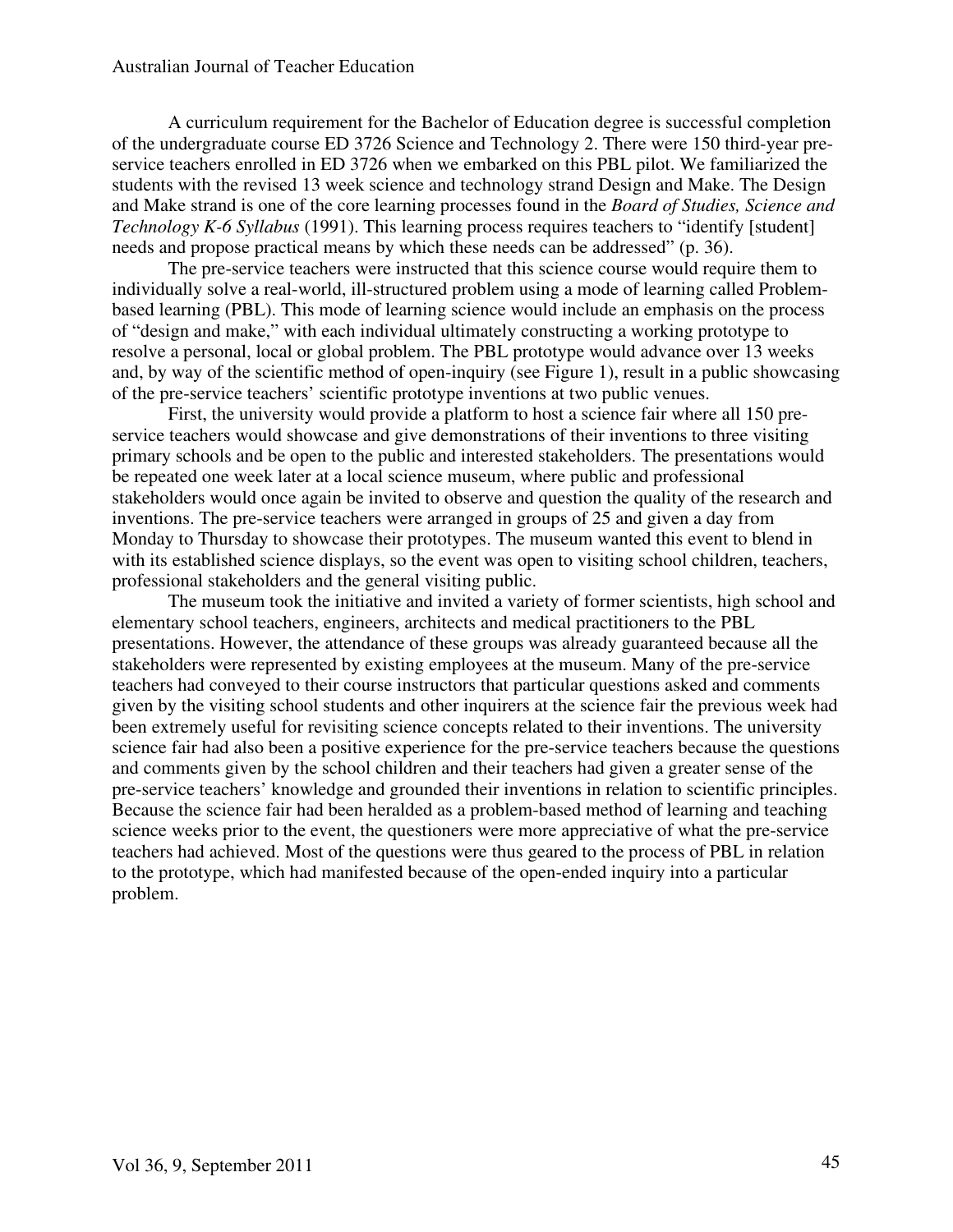# **The Science Fair**

As a lead up to the science museum exhibition, the university hosted a one-day science fair on the grounds of the university campus. This experience proved to be significant for both the course instructors and the pre-service teachers. For the course instructors, attendees' observations at the science fair and verbal and written comments solicited from school children and teachers provided valuable information about the PBL process. For the pre-service teachers, the fair provided a valuable self-assessment of their scientific knowledge and an opportunity to communicate that knowledge to others.

On the day of the fair, every school and teacher was issued with a scoring rubric that was used for a self/peer formative assessment and instructor summative assessment (see Table 2). The course coordinator invited a number of local schools to the fair, and a total of four schools and approximately 300 visiting school students attended the fair. Besides having the scoring rubric, at the request of their teachers the school students came prepared with a list of additional scientific questions for the pre-service teachers to answer about their models. The visiting schools had been sent a list of the150 inventions, together with an explanation of each. To prepare for the science fair and to make it an educational experience, the schools were given four weeks to organize and formulate questions in their science classes. This way, the science fair visit was integrated into their science curriculum.

The pre-service teachers recalled their experience of the day in a debriefing session in their classes the week after the fair. Many of them reported that the school children had asked them to verify their results and explain the science that grounded their prototypes. This question/answer format of the science fair became one of the most challenging and positive aspects for the pre-service teachers. As a consequence, many of the pre-service teachers were required to re-invent their models and, in particular, gain additional scientific knowledge about their prototype. In one pre-service teacher's journal, she recorded how she hadn't fully understood the scientific procedures that lay behind her invention: "I was asked to give the scientific procedures behind (*sic*) my invention.—I didn't really know what was meant by *principle*.—I was then asked to give an example of a comparison I had made with a similar invention. I knew I was being asked to explain the fair tests that I had conducted prior to my invention, but I couldn't because I hadn't done that."

In preparation for the science museum presentation the following week, the pre-service teachers continued to conduct research and persist in developing a greater depth of understanding to support the science ideas and principles that had inspired them to construct their particular models. Because of their experience with the visiting school students at the science fair, many of the pre-service teachers revised their research methods, referring back to the PBL and scientific mode of inquiry (see Figure 2 and 3) and many chose to represent their procedures and data on graphs displayed on posters.

# **At the Science Museum**

As part of the PBL pilot group—staggered over four weekdays, from 10:00 a.m. to 2:30 p.m.—150 elementary pre-service teachers individually prepared data display poster boards and arranged demonstrations of their working prototypes to show at the local science museum. Each pre-service teacher prepared to present a variety of facts, processes, scientific ideas and the stages of construction.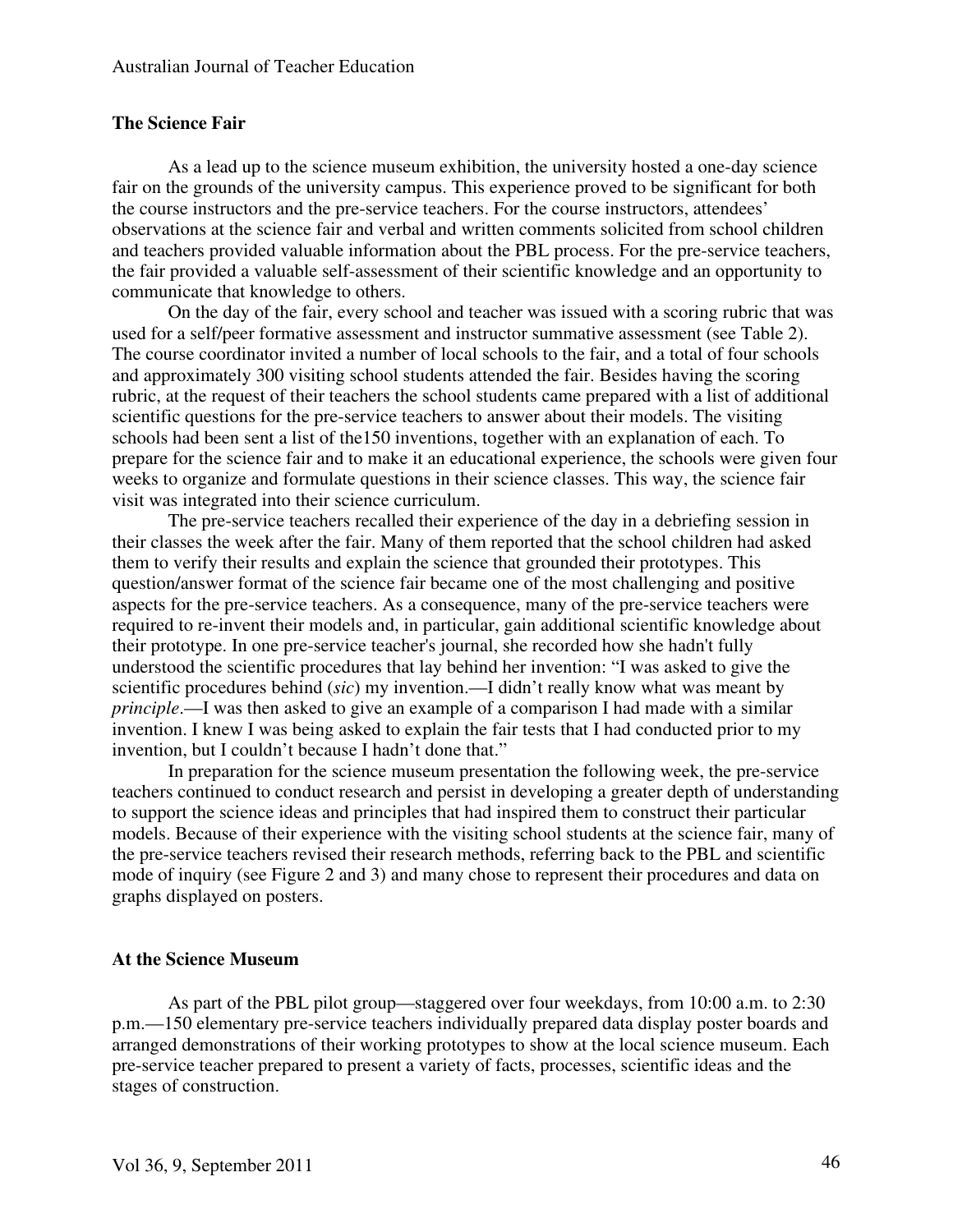The prototypes were designed by the pre-service teachers, both in class and at home, over the duration of the 13 week science course. The event had gained media interest, receiving coverage in local newspapers, on local radio and via a web link located on the main website of the museum. Because of the interdisciplinary nature of the PBL mode of learning, it was expected that a variety of interested stakeholders would attend. Among others, the museum had confirmed that during the daily presentations they had invited architects, designers, engineers, scientists and the media. These were *real* stakeholders who could offer specialized feedback to the pre-service teachers regarding science concepts, research quality, originality, design qualities and even on manufacturing potential and the critical *need* factors.

#### **Four Pre-service Teachers Share their Experience David: Science Idea—Key Stimuli and Two Dimensional Patterns**

One education student, David, used the PBL/science prototype project as an opportunity to solve a common literacy and numeracy problem among some students and adults: deciphering between letters and numbers that look similar (alphanumeric recognition). As David continued to research and share his research weekly with his peers in class, we were exposed to deep and rich discussions of scientific phenomena, such as spoken and written language, visual perception and object recognition; two dimensional patterns relating to behaviour in humans under the control of key stimuli; and the effect of size and angle of patterns in regards to object recognition:

I did some intense research and found that alphanumeric recognition is a problem throughout our community. I took it upon myself to design a child-friendly and tactile model of letters and numbers that have a similar shape, allowing the children to physically recognize, through using the model, how the shapes of these letters and numbers can be similar. Students get to physically move wooden models around to create different letters, such as a d and p, and visually learn the difference. I think my invention is a great learning model for primary school students and is a really fun way to teach them alphanumeric recognition. The principle of stimuli, angle, size and certain patterns became very evident in my research leading to the final invention.

#### **Cathy: Science Idea—Movement and Force**

Many other innovations included a consistent investigation of scientific ideas. For example, Cathy, who designed an aqua net to reduce childhood drowning, investigated the theory of movement and force to design an aqua net to save lives:

I looked at Newton's concept of movement and found that reaction force, for example, if you stand on a trampoline, it stretches. I took this principle and considered how to make a net that would not suffer from the reaction force of a child who falls into an open pool. A force occurs in an action-reaction. So I needed to use material to design a net that would push back up on you in the event of a person falling into a pool. In the event of a child drowning in a pool, the child falls onto the aqua net and is pushed back upwards against gravity. The net would be the contact force and be made from traversed synthetic plastic rope. As a result, the child is supported at the surface of the water. This will provide a safety barrier and the child will be able use the net to crawl safely to the side.

This experience provided Cathy with tactile experiences of forces acting on a floating object (the aqua net). She was exposed to important concepts such as the *up thrust of water*, *the*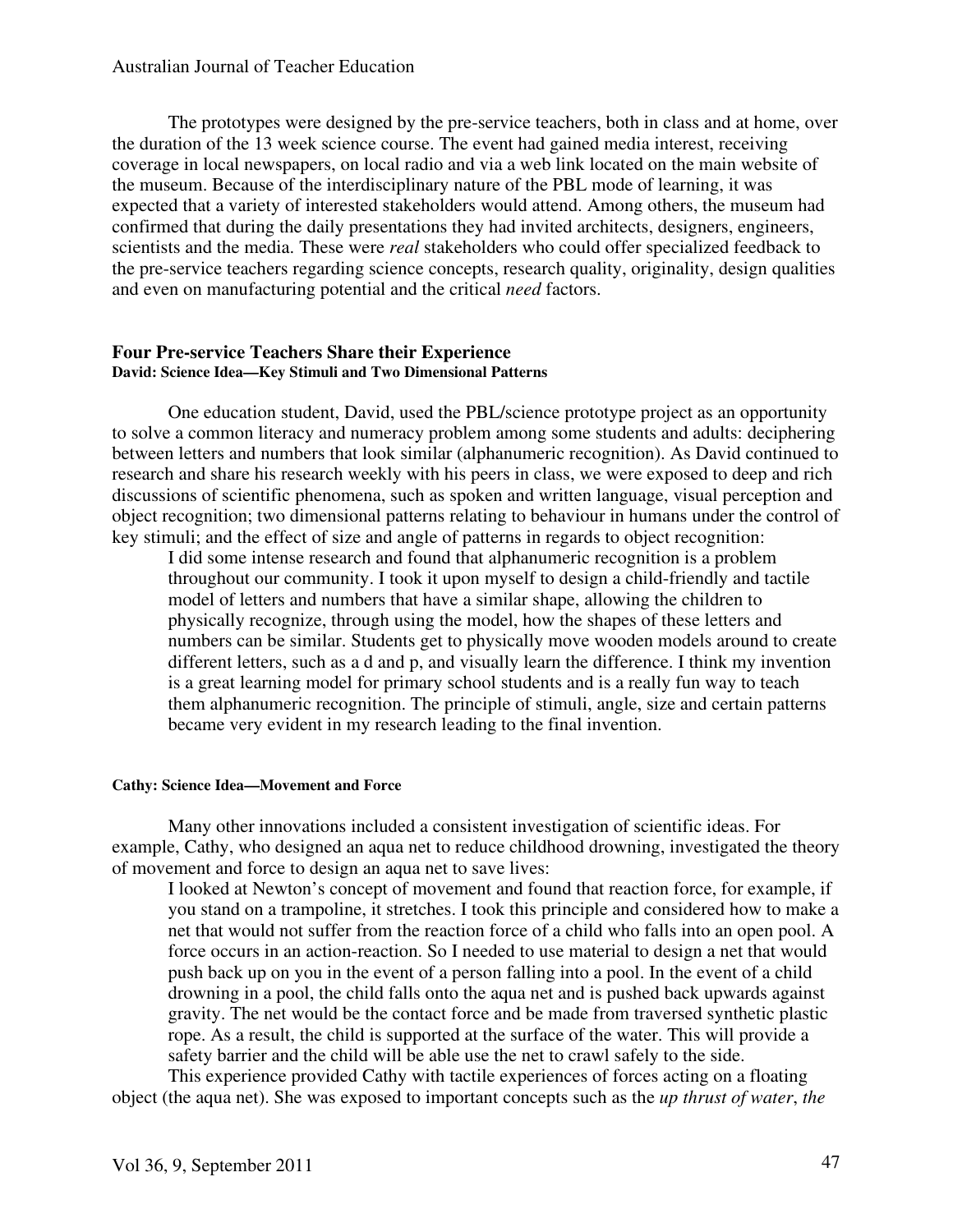*weight force down* and *action-reaction*. The opportunity and experience to identify forces and the direction in which they acted were real-life principles and ideas that she discovered and shared weekly with her peers in class and, eventually, with interested audiences at two public venues.

#### **Joanne: Science Idea—Substance and Physical Change**

Joanne's design addressed the idea of physical change and how the visual demands of colour can result in visual errors of pattern and motion. Using the idea of a reflective tennis ball, Joanne studied the ideas of substance, properties and cause and effect. The substance was the tennis ball and the property was the colour. Joanne trialed a number of different colours of paint over one week at the same time every evening as a fair test to determine the effect of colour, pattern and motion on a tennis ball.

More and more people are playing tennis in the evenings. I designed a ball that can be seen clearly at night. After many failed attempts at applying a fluid substance that is used in glow sticks, I found a glow-in-the-dark, oil-based paint that could be applied to a tennis ball. The oil paint is long glowing and actually is good for the environment because it recharges its glowing ability through exposure to light. This was helpful because this new substance—the paint—from a scientific perspective, has an identity that is independent of the object—the ball. I found that the type of substance one uses is importance because substances can change into new substances when they chemically react with other substances. I found that this would be important for choosing a type of paint that is used, for example, by the fishing and safety industry for notifications, warnings and providing information.

#### **John: Science Idea—Movement, Force and Kinetic Energy**

John's idea for a prototype drew on the idea of movement, force and kinetic energy. This idea evolved into the form of a wheelchair see-saw for disabled children. He explains the process:

I designed and built a wheelchair accessible see-saw for children. I found that hollow things tend to roll further because they have less weight and there is less friction, and things with less weight seem to go further. Considering the principles of kinetic energy, I designed a wheelchair that was very lightweight and a see-saw that used potential energy stored in a steel spring at both ends, which acts to raise one end of the see-saw into the air. Energy is being transferred from one location to another. I used a combination of wood and steel to build the see-saw. You simply roll the wheelchair over the see-saw and attach the steel framed lock that extends around the sitting post.

# **Conclusions**

This study reports on the experience of implementing a PBL approach to the teaching and learning of science for third year primary pre-service teachers. The pre-service teachers used a Level 3, problem-based learning methodology to design and build a working prototype to solve a chosen real life problem. The problem-based learning approach was successful in terms of fulfilling the ED 3726 course; *NSW Board of Studies*, *Science and Technology K-6*; and the *NSW*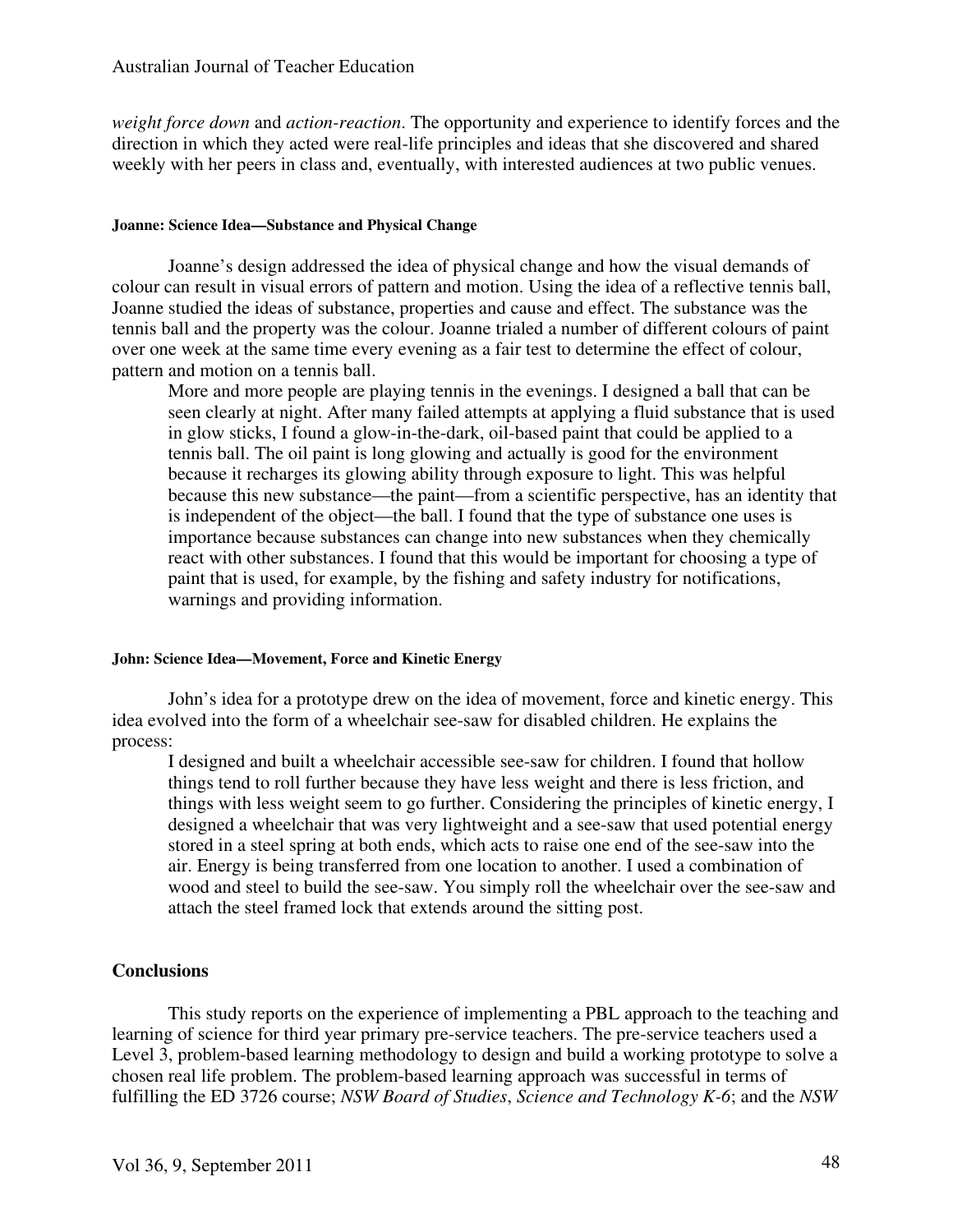*Institute of Teachers* learning outcomes. These outcomes all required that teachers use theoretical and practical knowledge, work with external professionals and the community and develop strategies to assess and evaluate a variety of resources.

The NSW Institute of Teachers requires all graduating teachers to use high-level practical and theoretical knowledge to establish challenging learning goals to inform teaching and learning programs for students (NSW Institute for Teachers, 2010). The Institute also requires graduating teachers to demonstrate the capacity to work effectively with external professionals and community-based personnel. This is to enhance learning opportunities in science and the development of strategies and resources for addressing specific needs in assessment and evaluation techniques (ED3726 Science and Technology Syllabus, 2010). The course coordinator and course instructors believed that these were all achievable goals with the inclusion of a PBL mode of teaching science. When combined with the scientific method of inquiry, the openinquiry PBL approach ensured that pre-service teachers were involved in ongoing, authentic scientific reflection.

Experience with science ideas alone is insufficient for a person to develop as scientifically literate (Skamp, 2004). It is when these learners considered how scientists might approach questions and problems that they began to research and gather significant evidence for their inventions that would be acceptable to others. There were two research questions that the instructors raised in every class meeting that we believe helped give the pre-service teachers greater focus: 1) What will I have to think about doing to collect data to help me solve my problem? and 2) What will I have to think about doing to make sure my data is believable to myself and others (see Skamp, 2004, p. 51)? When the pre-service teachers were given the opportunity to showcase their inventions to a real audience of interested stakeholders they eagerly took the role of open- inquirer. They began to perceive themselves as having authority to talk about certain science ideas and possessed intellectual ownership of their innovations, much as a researcher gains expertise in a chosen area.

At the conclusion of the 13 week semester, the PBL approach to teaching science was deemed significant by the pre-service teachers, course instructors, museum co-coordinator and those who attended the presentations. However, what was most central to the course was the selfevaluation completed by the course instructors and, most importantly, the pre-service teachers at the commencement of the course and again at the completion of the 13 weeks. The debriefing evoked a positive response by the pre-service teachers and course instructors. The point here is not that a positive response is an objective measurement for success or even progress, rather what it showed is a notable improvement with the pre-service teachers' attitudes towards science. Science became *alive,* as one pre-service teacher noted. The higher value they now placed on teaching science was compatible with the positive recommendations of Selcuk (2010) for instructors to consider combining a PBL mode of learning with the teaching of science. In addition, a higher value placed on science parallels Bloom's taxonomy of the interplay of the cognitive and the affective domains of learning (see Liu, 2009). The increased motivation to be a reflective and competent teacher of science is a possibility worth pursuing.

The Board of Studies Science and Technology K-6 Syllabus (1991) requires teachers to "identify needs and propose practical means by which these needs can be addressed" (p. 36). Because the course aimed to involve pre-service teachers with identifying needs and solving meaningful problems, their perceptions of science as theory to practice were challenged. In one sense, they were confronted with a personal challenge in a quest for necessary knowledge and the application of that knowledge for possible solutions, and this goal in itself required so much more than collecting facts to be memorized. It required an application of acquired information to become competent problem-solvers as well as self-directed learners. They had to sort out useful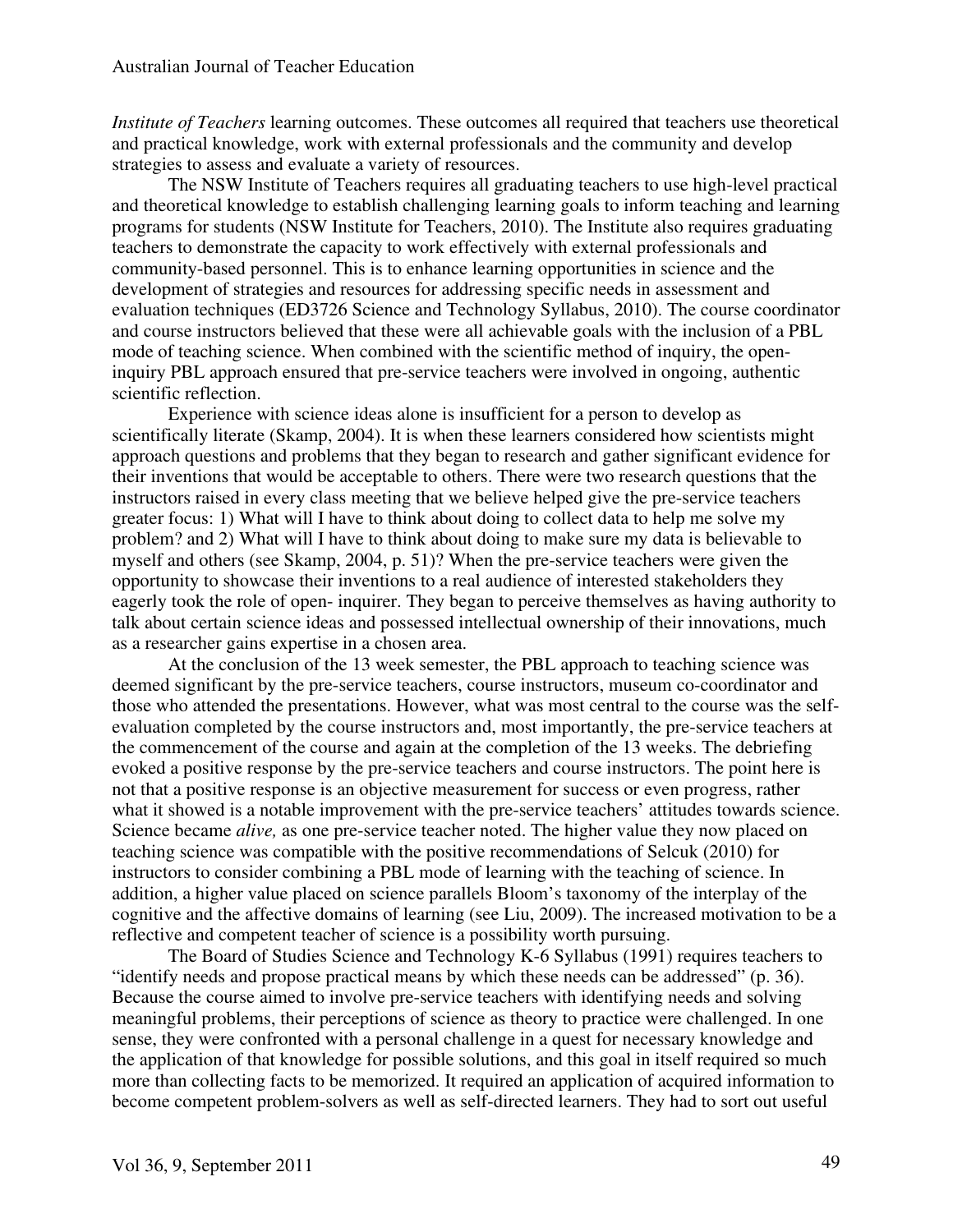information from useless, so all the best research strategies needed to be applied. This proved to be one of the ultimate challenges of the course, mainly because the pre-service teachers already measured themselves as competent researchers. They were familiar with the Internet and technology in general. However, it was in the taxonomy of quality information from the less reputable that proved to be one of the greatest challenges for the pre-service teachers.

The results suggest that schools of education should adopt a similar problem-based learning methodology to support a scientific method of inquiry and to increase the motivation and confidence of pre-service teachers. If prospective teachers are to develop effective thinking skills in science it behooves teacher education to include curriculum courses in problem-based learning.

#### **Lessons Learned**

One question that ought to be addressed by university faculty is how best to assist preservice teachers to work with ill-structured, complex and messy problem-solving environments in science. This is important because we found that students are far more used to having precise limitations on learning and solutions. However, we suggest that this is not necessarily a problem. Students are by their very nature already curious and motivated problem solvers. They bring to the classroom a natural awareness and motivation to solve problems. However, since they primarily experience content-driven, structured learning in science, open inquiry skills are rarely, if ever, called upon or exercised. When students were first required to engage in critical thinking, we found they lacked confidence and, in some cases, became antagonistic to the unstructured PBL approach. Yet, as Trygestad (1997) points out, we should not give up, because authentic learning is often chaotic and inexact and the scientific approach requires continual evaluation in the midst of disorder.

As instructors in science, we must help pre-service teachers move away from the checklist mentality for completing work tasks to an appreciation that learning is not always in the end product but often in the process, the questions and in the unending discoveries made possible through the ongoing research. As Fleer & Robbins (2003) have observed, authentic learning is a dynamic and transformative process and not a specific end result. Because students have minimal experience with open inquiry process learning such as PBL, we recommend additional time be given for discussion and questions at the commencement of any open inquiry course. If one is to gain a sense of comfort with a PBL approach in science, time is needed to unlearn much of what has been taught at school.

Although PBL does not utilize a particular approach to learning science, we found that the PBL mode of learning (see Figure 2) and the scientific method of inquiry (see Figure 3) helped to define, frame and recognize what is required of an open-inquiry learner. PBL learners need time to *grieve* as they move from being passive learners in science to active *doers*. This means that time is needed in every class to discuss challenges and, most importantly, to analyze synthesize, recommend and continually critique each other's work-in-progress. This was fundamental to the success of the PBL course we developed for this pilot.

#### **Recommendations for Further Study**

This study builds on the realities concerning the implementation of PBL as a collaborative process that elicits scientific experiences with meaningful problems. This study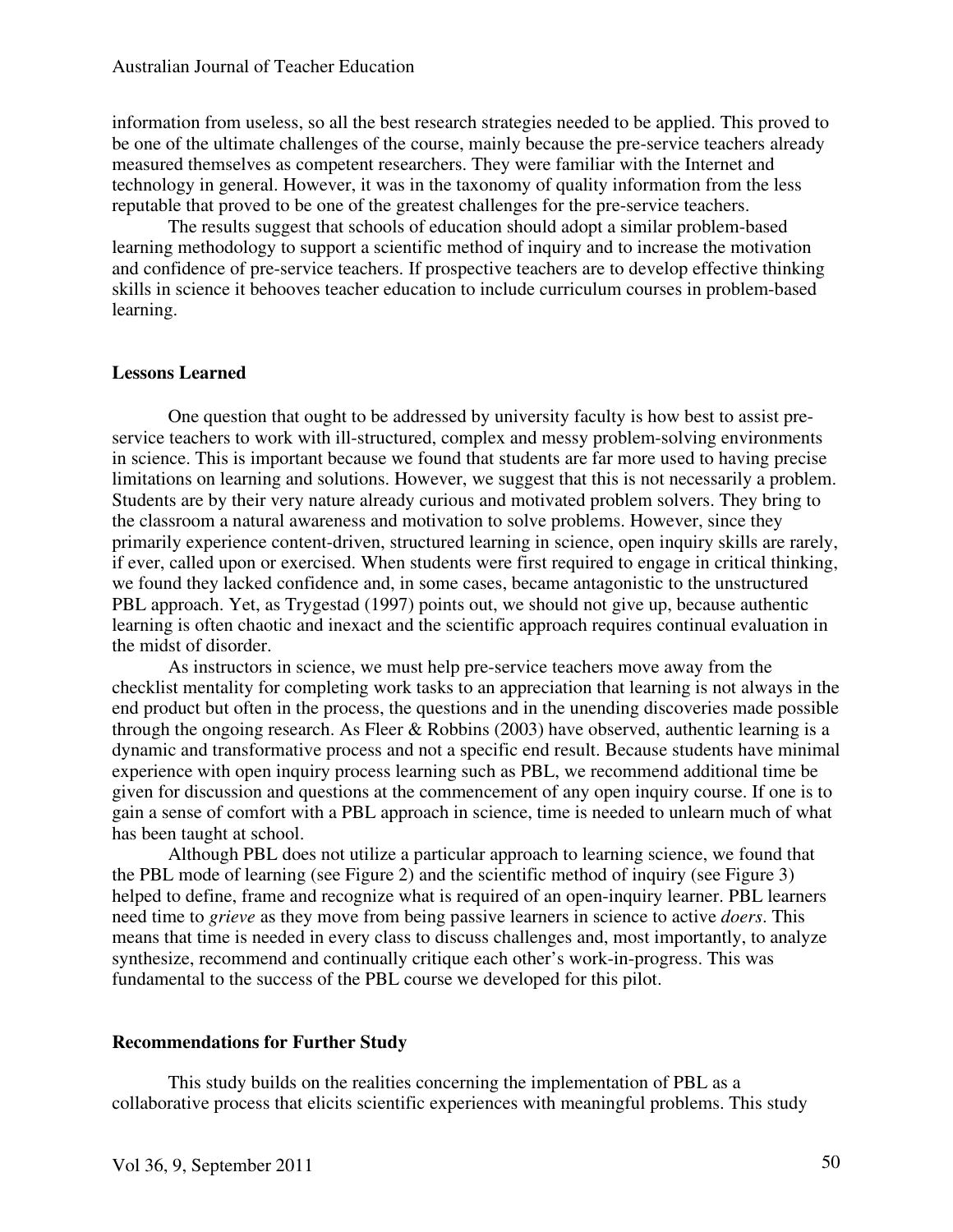sought to create a public *stage* for 150 pre-service teachers to showcase and promote their scientific literacy to the local community and interested stakeholders. In this way, it helped grant future teachers of science with the opportunity to become significant stakeholders in solving real-life problems (see Kracjik et al., 2001; Osborne & Collins, 2001). Thus, individual accountability for scientific learning is increased and pre-service teachers become more selfdirected in their learning (Yager & Weld, 2000). The pre-service teachers are increasingly confident in exhibiting their scientific literacy to the general public, and these results are consistent with research done by Graber (2002); Eilks (2000); Eilks, Marks and Feierabend (2008); Marks and Eilks (2009); and Selcuk (2010).

This study is innovative, as it activates the process of PBL as a legitimate mode of learning and teaching science within the context of a public science museum. It is hoped that, because of this study, sufficient direction and incentive will be given to future instructors of elementary PBL science courses for teachers. Therefore, this study recommends PBL as a mode of learning to tackle real-life authentic problems and as a good way to promote science.

Important to note is that many of the pre-service teachers had perceived themselves as confident teachers in the humanities, but less so in the sciences. While elementary teachers may be well prepared to instruct learners, they may not be well prepared for educating students to apply scientific knowledge (Ngeow & Kong, 2001; Goodnough, 2003). Therefore, it is recommended that course coordinators take the lead in helping to integrate the sciences with the humanities so that the relationship and possible application of the two disciplines are bridged. This supports previous recommendations for an integrated cross-disciplinary education program for teachers (see Liu, 2009). This is especially important for elementary curriculum that has already been established as cross-disciplinary. A PBL mode of learning science helps achieve this reality.

This study reports on an innovative approach for implementing PBL in a science course for elementary teacher education and discusses the lessons learned. The instructors of ED 3726 Science and Technology 2 delivered and experienced two diverse PBL science courses for primary teachers. In the first attempt, they did not define the purpose for doing PBL, the procedures that would be used, the different expectations that PBL has on the role of instructors as *cognitive coaches*, as noted by Ronis (2008), and the different realities of being active learners that PBL requires ( see Ngeow & Kong, 2001). These changes of role should be discussed at the commencement of the first PBL class. Without such inclusions, attempts at integrating science with PBL may be unsuccessful. Comparable to Haberman (1991) we suggest that the greatest challenge for PBL instructors of primary science will be breaking out of the content-driven traditional mode of curricula so as to help their pre-service teachers do the same. In many classrooms, students have been trained to think that problem solving is getting the one right answer, similarly shown by Wilson et al. (1993), but as this study confirms, PBL takes time, patience and practice to understand otherwise (Kain, 2003).

Secondly, although the instructor is a facilitator throughout the PBL process the instructor is always active in the process (Tan, 2004). It is vital that instructors consider themselves as actively involved *cognitive-coaches*—as learners of learners—and continually facilitate self-reflection (Evensen & Hmelo, 2000). They need to spend adequate time at the beginning of the course to ask and model pertinent *what if* questions and teach and monitor fundamentals such as effective group discussion, research strategies, resolving conflicts, revising problems and solutions and generating analytical questions.

The PBL science program did not alter the prescribed outcomes located in the *Board of Studies, Science and Technology K- 6 Syllabus and Support Document* (1991). These guidelines support the application of scientific principles and the interaction of science with community,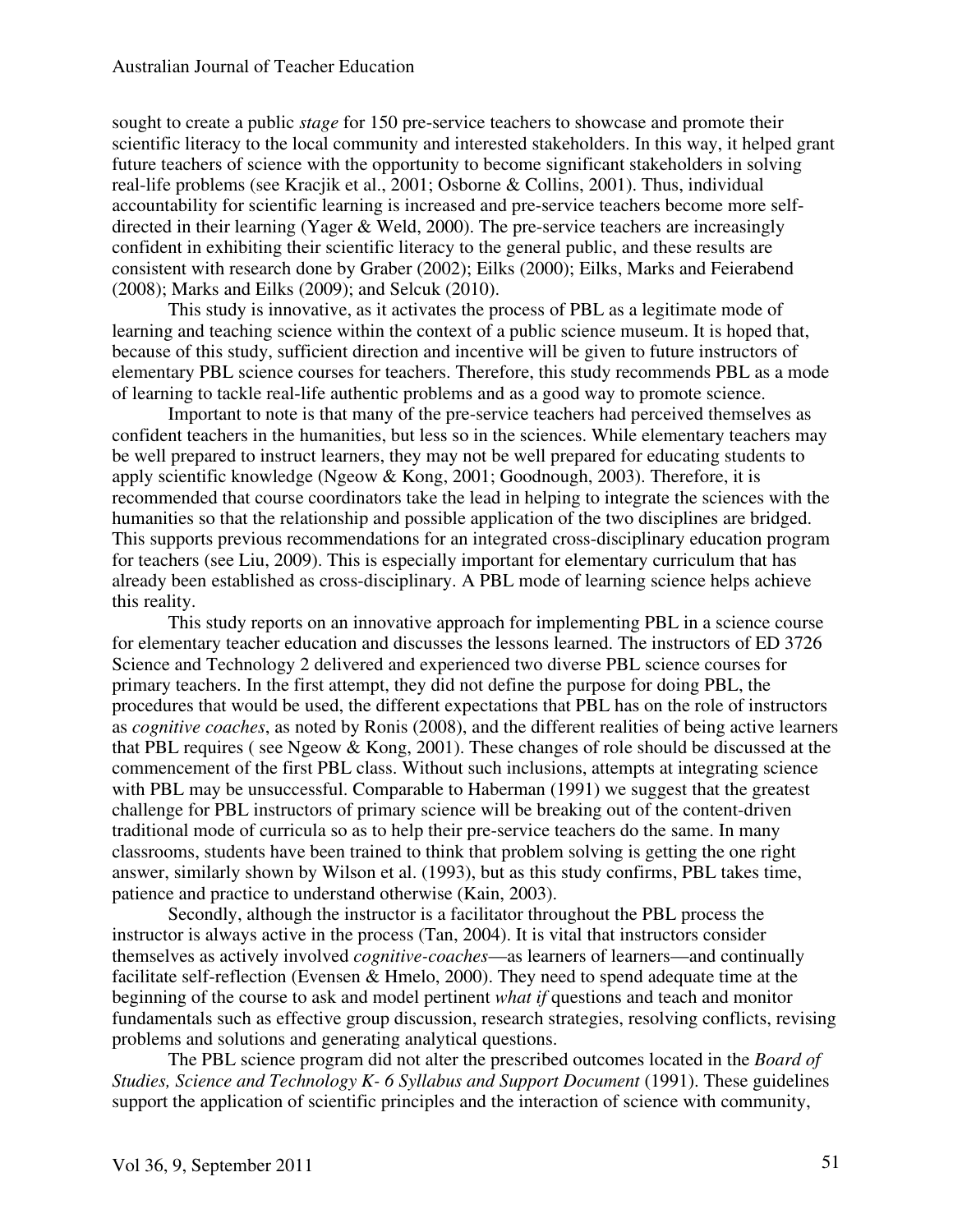professional stakeholders, teachers and, of course, the students themselves. The syllabus and PBL mode of learning are conducive to the epistemological interplay of prior knowledge with the new and the public communication and application of this knowledge to interested others.

At the same time, we suggest that the PBL mode of learning science be used to integrate the scientific principles *behind* the problem solving. We found that once students were able to articulate the principles underlying the science and understood how principles apply to their solutions, they were more confident in explaining their PBL prototypes to a public audience. What we mean by principles is best encapsulated in the example of natural and human complex systems. The principle of complexity lends itself to an accurate understanding of complex systems (Trygestad, 1997) and PBL has a natural attraction to complex scientific problems, as noted earlier by Kellert (1993) and Wheatley (1999). Because there could be a multiplicity of solutions to any given problem, students should be encouraged to thoroughly investigate the underlying principles that govern systems. This simply means that course instructors make continual reference to the importance of *sequence* or *patterns* that are to be observed. Certain principles have to be mastered first before it becomes possible to learn other things, such as solutions.

We would also endorse further study of using self-assessment, peer-assessment and instructor assessment for PBL in science courses. We believe that the recommendations of Allen, Duch and Groh (1996), who proposed that peer assessment could comprise up to 10 percent of a student's final grade, are worthy for further investigation. As a PBL practitioner, Ronis (2008) suggests that instructors should employ a variety of assessment strategies in their PBL courses, such as "scoring rubrics, portfolios, student performances and presentations and journals" (p.96). For the pre-service teachers learning how to assess is enhanced because they are required to apply theory to practice; however, the challenge is for instructors to individualize a somewhat subjective culmination of assessment to comply with course curricula and prescribed learning outcomes.

The PBL/science combination was appropriate to students' personal and social needs, building upon an *a priori* and *post priori* knowledge, as suggested by Carroll et al. (2009). The pre-service teachers have an expectation that courses will give them the practical tools to teach. The PBL science course provides a theory to practice learning experience (see Schwaartz et al., 2005; Kellert, 1993; & Wheatley, 1999) that can be easily transferred to the classroom and beyond. Moreover, the open-ended inquiry mode of learning science creates a space for students to expose their strengths and weaknesses in a safe environment of discovery learning. Because it was in their interest as future teachers—stakeholders in public education—a presentation of their skills and knowledge at a public museum was a realistic motivator for pre-service teachers to assist one another in producing authentic and innovative prototypes that would solve an authentic problem. Such a Level 3 openness of inquiry (see Hackling, 2005) helped the pre-service teachers to consider themselves knowledgeable *experts* in their science (Roberts, 2007).

Based on the results of this study it is recommended that future instructors of science at the tertiary level implement PBL into their science program for teacher education students. The results of this study indicate that it has potential to produce positive learning environments that are secure, supportive, structured and, most importantly, authentic. The PBL science course helped facilitate the pre-service teachers' initiatives and learning attempts in science. They took risks, drew on prior knowledge and experience, discovered new knowledge, tested ideas and worked with a variety of people, materials and equipment to "construct a small scale working model," as prescribed by the *NSW Board of Studies*, *K-6 Science and Technology Syllabus* (1991). The environment of learning was positive and supportive and the pre-service teachers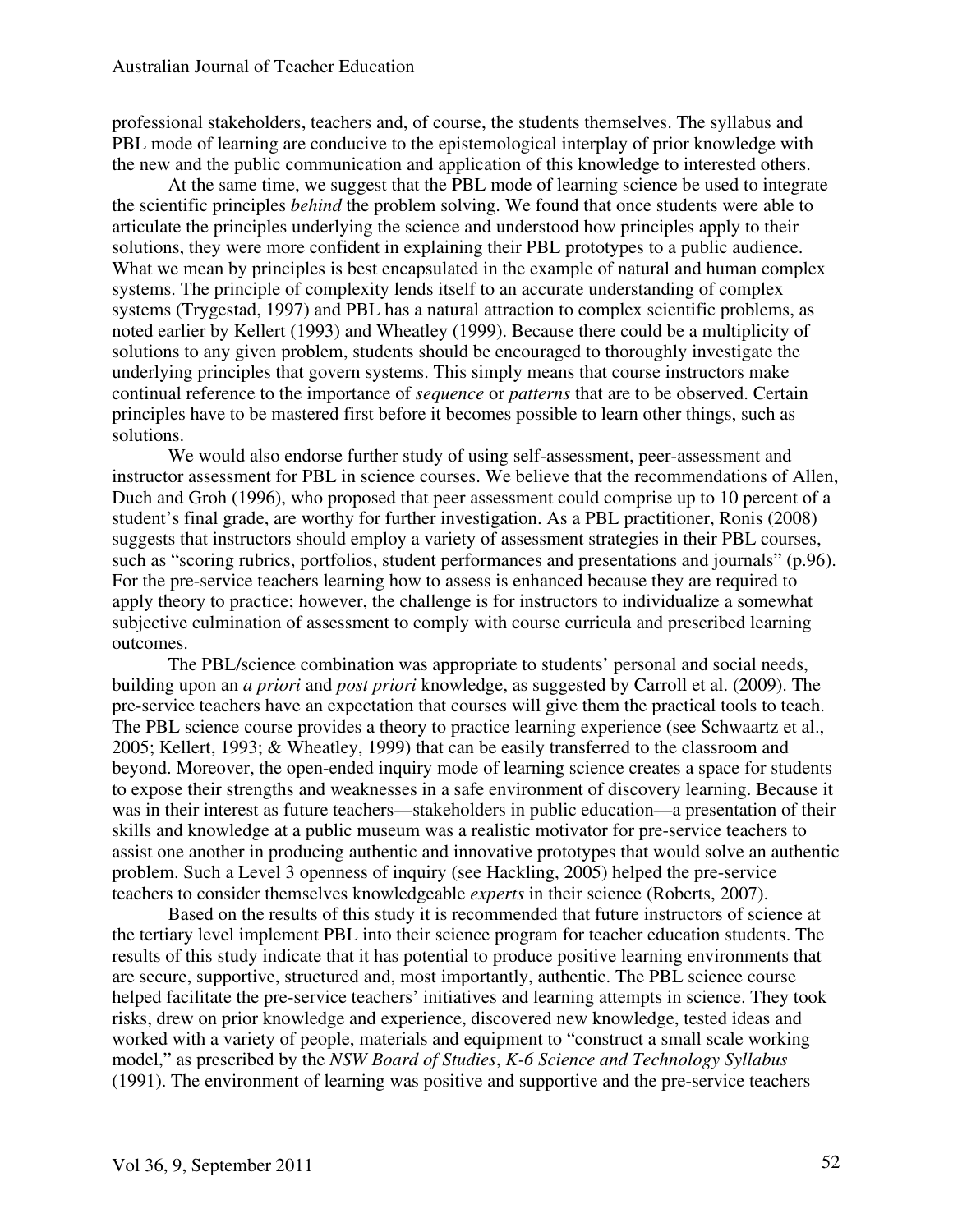were collaborative in their on-going learning as they shared the PBL experience weekly in class with their peers and instructor.

Although PBL requires resolving murky ill-defined problems, the learning process needs careful organization. We recommend that instructors highlight to students the similarities of the PBL method of inquiry and the scientific method of inquiry (see Figure 2 and 3). PBL as a method of teaching and practising science is advantageous for immersing pre-service teachers in stimulating environments of problem-solving where curiosity and the desire to understand the world are nurtured and talents, interests and skills are fostered. This is precisely the kind of learning environment we encourage elementary teachers to establish in their classrooms. This course provides a workable *prototype* of how to implement open-ended scientific investigation in a science and technology curriculum for elementary pre-service teachers.

# **Other Recommendations for Action**

We recommend a concentrated effort to modify the traditional science course curricula for undergraduate elementary teachers to increase and broaden these suggested actions to comply with the PBL mode of learning and teaching science. The following T-Chart (Table 3) shows the comparison of the initial structure of the science course with the new recommended open inquiry PBL mode of learning science.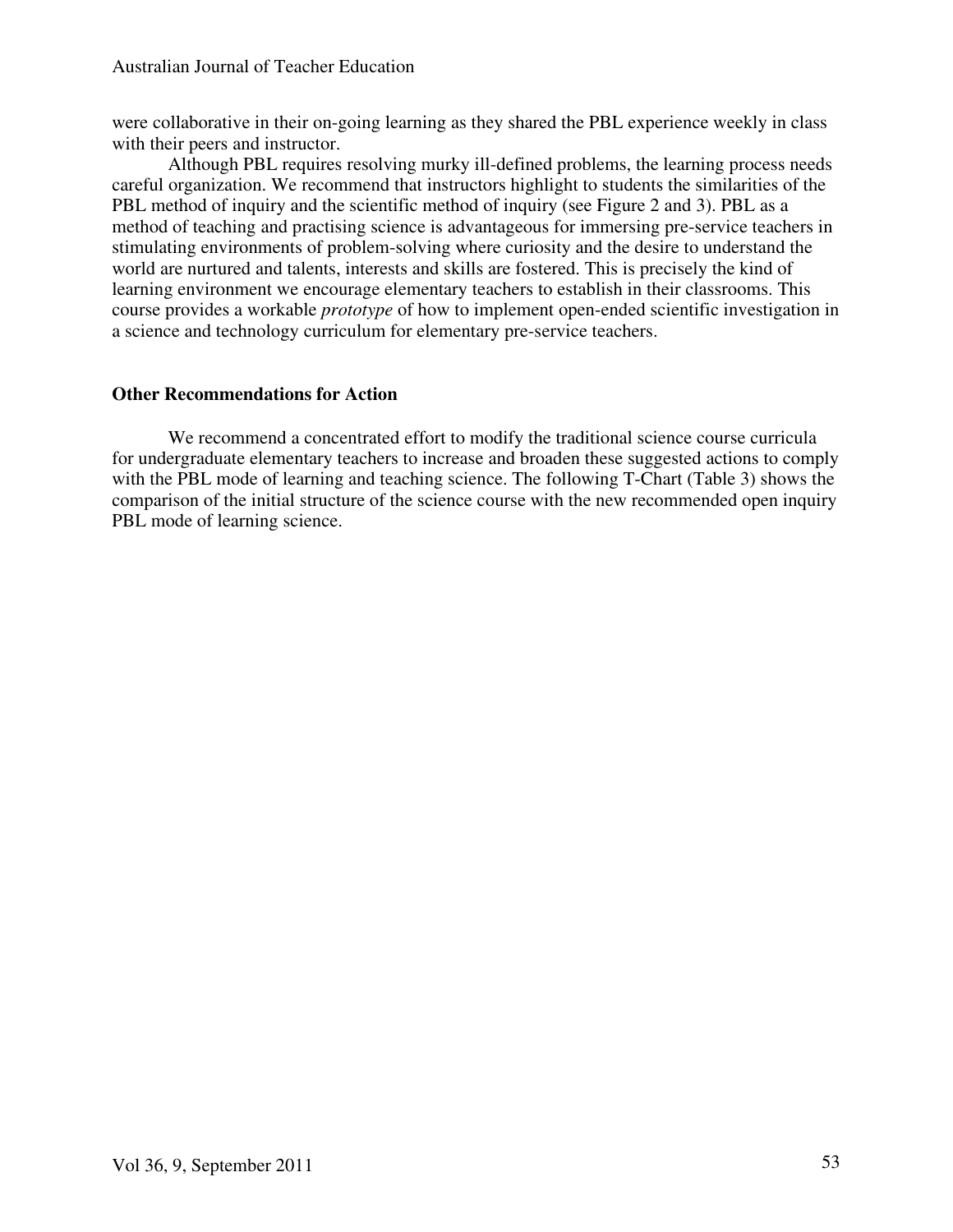|                       | <b>Initial Structure of the Science</b>   | <b>New Structure of the PBL Science</b> |  |
|-----------------------|-------------------------------------------|-----------------------------------------|--|
|                       | Program                                   | Program                                 |  |
| <b>Science</b>        | Science is compartmentalized to be a      | Science is a public display of research |  |
|                       | private discipline of study: structure is | and investigation: structure is         |  |
|                       | epistemologically vertical.               | epistemologically horizontal.           |  |
| <b>Concepts</b>       | Science concepts are taught by            | Science concepts are learned by         |  |
|                       | instructor for private examination.       | students for application in public      |  |
|                       |                                           | demonstration.                          |  |
| <b>Syllabi</b>        | Course syllabi are structured on          | Course syllabi are cross-disciplinary   |  |
|                       | weekly topics of traditional science      | and structured on Socratic dialogue of  |  |
|                       | content.                                  | what if questions.                      |  |
| <b>Lectures</b>       | Weekly 1-hour lectures present            | Weekly 1-hour lectures are used to      |  |
|                       | syllabi content to learners with          | present examples of real-world, open-   |  |
|                       | minimal participation.                    | ended messy problems requiring active   |  |
|                       |                                           | participation from learners.            |  |
| <b>Tutorials</b>      | Weekly 2-hour tutorials are content       | Weekly 2-hour tutorials are evaluative  |  |
|                       | driven.                                   | as every learner reports on progression |  |
|                       |                                           | using the PBL steps of investigation.   |  |
| <b>Investigations</b> | Scientific investigations are             | Scientific investigations are student   |  |
|                       | instructor-controlled, Level 0 closed-    | controlled, Level 3 open-ended inquiry  |  |
|                       | inquiry (see Hackling, 2005).             | (see Hackling, 2005).                   |  |
| <b>Assessment</b>     | Assessments are traditional test-type,    | Assessment uses a generic scoring       |  |
|                       | contingent on a bell curve or norm.       | rubric, but is varied using a           |  |
|                       |                                           | combination of self-assessment, peer-   |  |
|                       |                                           | assessment and instructor-assessment.   |  |

#### **Table 3: T-Chart of Initial Problem and Open- Inquiry PBL Program**

# **References**

- Allen, D. E., Duch, B. J., & Groh, S. E. (1996). The power of problem-based learning in teaching introductory science courses. In L. Wilkerson & W. H.Gijselaers (Eds.), *Bringing problem-based learning to higher education: Theory and practice (pp. 43-52).* San Francisco: Jossey-Bass.
- Anderson, R. D., Anderson, B. L., Varanka-Martin, M. A., Romagnano, L., Bielenberg, J., Flory, M., Miera, B., & Whitworth, J. (1992). *Issues of curriculum reform in science, mathematics and higher order thinking across the disciplines*. University of Colorado, USA: The Curriculum Reform Project.
- Board of Studies. (1991).New South Wales science and technology K-6 syllabus and support document. North Sydney: Board of Studies.
- Bridges, E. M., & Hallinger, P. (1996). Problem based learning in leadership education. In L. Wilkerson & W. H. Gijselaers (Eds.), *Bringing problem-based learning to higher education: Theory and practice* (pp. 53-61). San Francisco: Jossey-Bass.
- Carroll, K., Clark, J., Kane, J., Sutherland, L., & Preston, C. (2009). *Problem-based learning, pedagogy & practice: Proceedings of the Second International Symposium on Problem*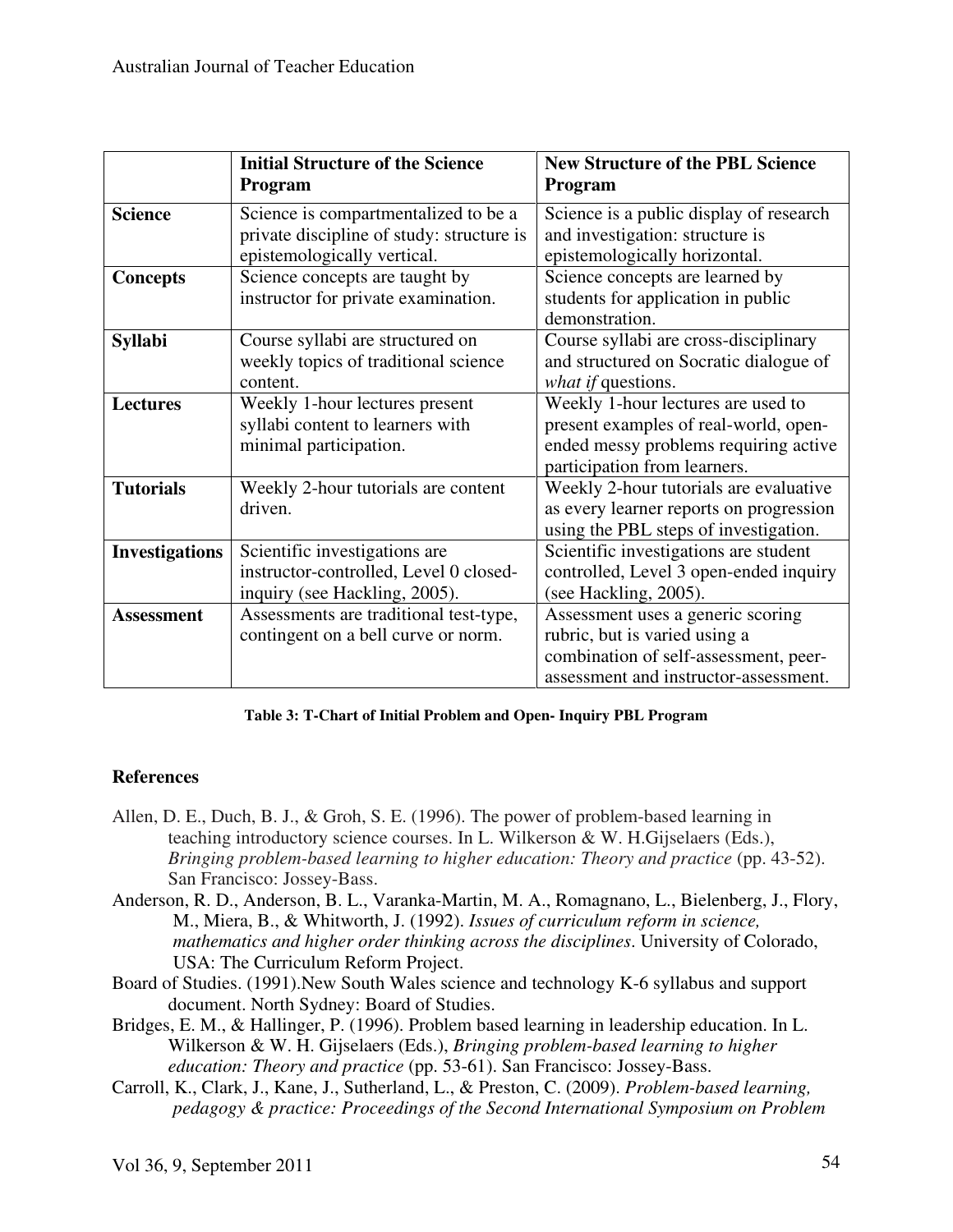*Solving*, Singapore, (pp. 1-8). Retrieved

http://www.kaycarroll.org/uploads/3/0/4/6/3046475/pbl\_pedagogy\_practice\_carroll.pdf Duch B. (1995). Problem based learning in physics: The power of students teaching students.

- *About Teaching*. Retrieved http://www.udel.edu/pbl/cte/jan95-what.html
- Eilks, I. (2000). Promoting scientific and technological literacy: Teaching biodiesel. *Science Education International*, 11(1), 16-21.
- Eilks, I., Marks, R., & Feierabend, T. (2008). Science education research to prepare future citizens: Chemistry learning in a socio-critical and problem-oriented approach. In B. Ralle & I. Eilks (Eds.), *Promoting successful science learning*: *The worth of science education research* (pp. 75-86). Aachen, Germany: Shaker.
- Evensen, D., & Hmelo, C. (2000). *Problem-based learning: A research perspective on learning interactions.* Mahwah, NJ: Lawrence Erlbaum.
- Fleer, M., & Robbins, J. (2003).Understanding our youngest scientific and technological thinkers. International Developments in Early Childhood Science Education. *Research in Science Education*, 33(4), 399-404.
- Goodnough, K. (2003). *Issues in modified problem-based learning: A study in pre-service teacher education: Proceedings of the annual meeting of the American Educational Research Association*. Chicago, IL: AERA. Retrieved http://eric.ed.gov/
- Goodrum, D., Hackling, M., & Rennie, L. (2001). *The status and quality of teaching and learning of science in Australian schools.* Canberra: Department of Education, Training and Youth Affairs.
- Gräber, W. (2002). Chemistry education's contribution to scientific literacy: An example. In B. Ralle & I. Eilks (Eds.), *Research in chemical education*: *What does this mean?* (pp. 119- 128). Aachen, Germany: Shaker.
- Haberman, M. (1991).The pedagogy of poverty *vs* good teaching. *Phi Delta Kappan*, 73(4), 290- 294.
- Hackling, M. W. (2005). *Working scientifically: Implementing and accessing open investigation work in science. A resources book for teachers of primary and secondary science.*  Department of Education and Training, Western Australia. Retrieved http://www.eddept.wa.edu.au/science/teach/workingscientificallyrevised.pdf
- Hegarty-Hazel, E. (1986). *Lab work SET: Research information for teachers, No.1*. Canberra: The Australian Council for Educational Research.
- Hoban, (2005). *The missing links in teacher education design*. The Netherlands: Springer.
- Holbrook, J. (2005). Making chemistry teaching relevant. *Chemical Education International*, 6, *(1): Proceedings of the 18th ICCE* (pp. 1-12). Istanbul, Turkey: ICCE. Retrieved http://old.iupac.org/publications/cei/vol6/06\_Holbrook.pdf
- Kain, D.L. (2003). *Problem-based leaning for teachers, grades 6-12*. New York: Allyn & Bacon.
- Kellert, S. H. (1993). *In the wake of chaos: Unpredictable order in dynamical systems*. Chicago, IL: University of Chicago Press.
- Ketpichainarong, W., Panijpan, B., & Ruenwongsa, P. (2010). Enhanced learning of biotechnology students by an inquiry-based cellulose laboratory. *International Journal of Environmental and Science Education*, 5(2), 169-187.
- Krajcik, J., Mamlok, R., & Hug, B. (2001). Modern content and the enterprise of science: Science education for the twentieth century. In L, Corno (Ed.), *Education across a century: The centennial volume. One hundredth yearbook of the National Society for the Study of Education* (pp. 205-237). Chicago, IL: National Society for the Study of Education.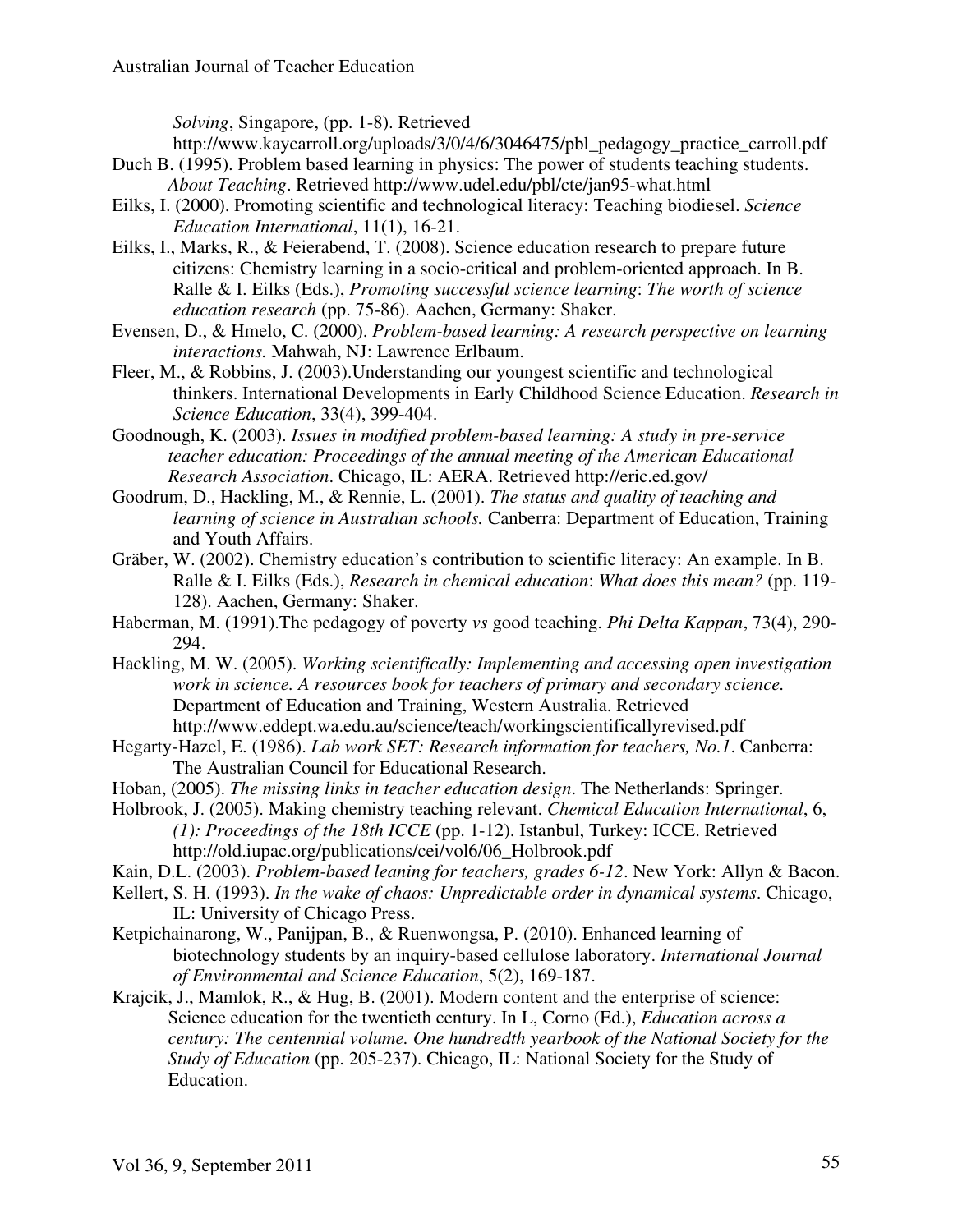- Liu, X. (2009). Beyond science literacy: Science and the public. *International Journal of Environmental & Science Education,* 4(3), 301-311.
- Llewellyn, D. (2005). *Teaching high school science through inquiry: A case study approach*. Thousand Oaks, CA: Corwin Press & NTA Press.
- Marks, R., & Eilks, I. (2009). Promoting scientific literacy using a socio-critical and problemoriented approach to chemistry teaching: Concepts, examples, experiences. *International Journal of Environmental and Science Education*, 4(3), 231-245.
- National Academy of Sciences. (1997). *Preparing for the 21st century: The education imperative.* Retrieved http://www.nas.edu/21st/education/
- New South Wales Institute of Teachers. (2010). *Professional teaching standards*. Retrieved http://www.nswteachers.nsw.edu.au/IgnitionSuite/uploads/docs/Professional%20Teachin g%20Standards.pdf
- Ngeow, K., & Kong, Y. (2001). *Learning to learn: Preparing teachers and students for problembased learning.* [Monograph]. Retrieved http://www.vtaide.com/png/ERIC/PBL-in-Science.htm
- Osborne, J., & Collins, S. (2001). Pupil's views of the role and value of the science curriculum: A focus-group study. *International Journal of Science Education*, 23(5), 441-467.
- Roberts, D.A. (2007). Scientific literacy/science literacy. In S. K. Abell, & Lederman, N. G. (Eds.), *Handbook of research on science education* (pp. 729-780). Mahwah, NJ: Lawrence Erlbaum Associates, Publishers.
- Ronis, D. L. (2008). *Problem-based learning for math and science: Integrating inquiry and the Internet* (2<sup>nd</sup> Ed). California: Corwin Press.
- Sahin, M., & Yorek, N. (2009). A comparison of problem-based learning and traditional lecture students' expectations and course grades in an introductory physics classroom. Retrieved http://www.academicjournals.org/sre/PDF/pdf2009/Aug/Sahin%20and%20Yorek.pdf
- Schon, D. A. (1987). *Educating the reflective practitioner: Towards a new design for teaching and learning in the professions.* San Francisco: Jossey Bass.
- Schwartz, P., Bansford, J., & Sears, D. (2005). Efficiency and innovation in transfer. In J. Mestre (Ed.), *Transfer of learning from a modern multidisciplinary perspective* (pp.1-52). Greenwich, CT: Information Age.
- Selcuk, G. S. (2010). The effects of problem-based learning on pre-service teachers' achievement, approaches and attitudes towards learning physics. *International Journal of Physical Sciences*, 5(6), 711-723.
- Skamp, K. (2004). *Teaching primary science constructively* (2<sup>nd</sup> Ed). Melbourne: Thomson.
- Tan,O. S (2004). Students' experiences in problem-based learning: three blind mice episode or educational innovation? *Innovations in Education and Teaching International*, 41(2), 169-184.
- Tandogan, R., & Orhan, A. (2007). The effects of problem-based active learning in science education on students' academic achievement, attitude and concept learning. *Eurasia Journal of Mathematics, Science and Technology Education*, 3(1), 71-81.
- Trygestad, J. (1997). Chaos in the classroom: An application of chaos theory*. Proceedings of the Annual meeting of the American Educational Research Association* (pp.1-17).IL: AERA. Retrieved http://eric.ed.gov/PDFS/ED413289.pdf
- Wetzel, D. R. (2008). *Scientific method and problem-based learning.* Retrieved http://www.suite101.com/content/scientific-method-and-problem-based-learning-a65584
- Wheatley, M. J. (1999). *Leadership and the new science: Discovering order in a chaotic world*. San Francisco: Berrett-Koehler Publishers.